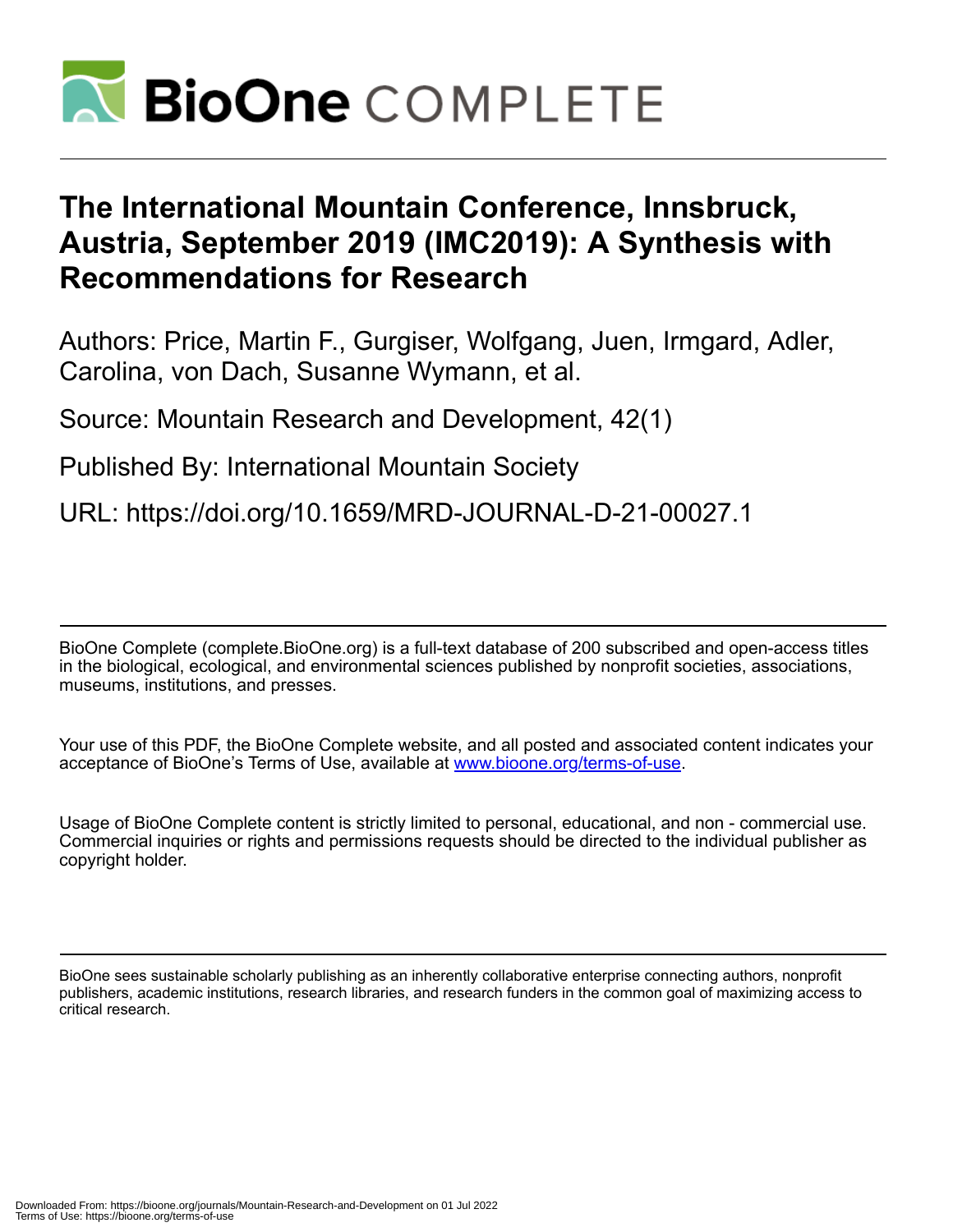# The International Mountain Conference, Innsbruck, Austria, September 2019 (IMC2019): A Synthesis with Recommendations for Research

Martin F. Price<sup>1</sup>, Wolfgang Gurgiser<sup>2\*</sup>, Irmgard Juen<sup>2</sup>, Carolina Adler<sup>3</sup>, Susanne Wymann von Dach<sup>4</sup>, Georg Kaser<sup>5</sup>, Stefan Mayr<sup>2,6</sup>, and contributing IMC2019 moderators<sup>7</sup>

\* Corresponding author: [wolfgang.gurgiser@uibk.ac.at](mailto:wolfgang.gurgiser@uibk.ac.at)

- $1$  Centre for Mountain Studies, Perth College, University of the Highlands and Islands, Crieff Road, Perth PH1 2NX, UK
- $2$  Research Area Mountain Regions, Universität Innsbruck, Innrain 52f, 6020 Innsbruck, Austria
- $3$  Mountain Research Initiative, c/o Centre for Development and Environment (CDE), University of Bern, Mittelstrasse 43, 3012 Bern, Switzerland
- Centre for Development and Environment (CDE), University of Bern, Mittelstrasse 43, 3012 Bern, Switzerland
- <sup>5</sup> Department of Atmospheric and Cryospheric Sciences, Universität Innsbruck, Innrain 52f, 6020 Innsbruck, Austria<br><sup>6</sup> Department of Botany, Universität Innsbruck, Sternwarterstrasse 15, 6020 Innsbruck, Austria<br><sup>7</sup> See A
- 
- 

- 2022 Price et al. This open access article is licensed under a Creative Commons Attribution 4.0 International License [\(http://creativecommons.org/](http://creativecommons.org/licenses/by/4.0/) [licenses/by/4.0/](http://creativecommons.org/licenses/by/4.0/)). Please credit the authors and the full source.

This paper presents a synthesis of the outcomes of sessions and recommendations for future research in mountain areas from the International Mountain Conference (IMC), held in Innsbruck, Austria, in September 2019. The thematic sections of the paper consider: first, the paleosciences, particularly archaeology; second, (bio)physical systems—the climate system, the cryo- and hydrosphere, and the biosphere—and their relationships with human systems; third, natural hazards and risks; and fourth, demographic and sociocultural trends, globalization (energy and transport networks, tourism, food supplies), policymaking,

development, and research. Each section includes key literature relating to its theme, together with recommendations from the respective sessions. The paper concludes with a discussion and conclusions on the process of producing the synthesis, and its value for preparation and synthesis strategies for future conferences.

**Keywords:** International Mountain Conference; research; mountain areas.

Received: 25 March 2021 Accepted: 7 December 2021

#### Introduction

This paper presents a synthesis of the sessions of the 2019 International Mountain Conference (IMC), supported by key literature, and recommendations for future research and related activities in mountain areas. The IMC was held in Innsbruck, Austria, on 8–12 September 2019, attracting 526 participants from 52 countries. Its aim was to encourage indepth cross-disciplinary discussions among natural, spatial, social, and applied scientists toward improved understanding of mountain systems, their responses to stressors, and resilience to change. In this regard, it was intended to build upon the 3 mountain conferences that took place in Perth, Scotland, in 2005, 2010, and 2015, which resulted in the publication of proceedings, with conclusions and recommendations for research (Price 2006), 2 special issues of Mountain Research and Development (Price et al 2012; Price, Greenwood, et al 2016), and analyses of contributions with syntheses and recommendations for research (Björnsen Gurung 2006; Björnsen Gurung et al 2012; Gleeson et al 2016).

#### Conference design and content

IMC2019 had 3 immediate goals: (1) stimulating crossdisciplinary exchange on mountain research questions; (2) initiating or fostering collaboration between different academic disciplines; and (3) publishing summaries of all sessions (workshops and think-tanks). Referring to the conference aim and these goals, the conference organizers issued a call for sessions. After reviewing the submitted abstracts, the Scientific Steering Committee selected 47 sessions. A call for presentations resulted in the submission of more than 700 abstracts, of which 519 were presented at the conference, as oral presentations or posters, by 526 participants from 52 countries, predominantly from Europe (Figure 1A). The presentations provided an overview of research in mountain ranges from around the world; half considered mountains in Europe (Figure 1B). The geographical distribution of both participants and presentations reflects both the location of the conference and financial and bureaucratic constraints (eg obtaining travel permission and visas) for scientists from outside Europe, even though the conference organizers had made considerable efforts to address these for scientists from the global South. The 41 sessions that eventually took place covered a very wide range of topics (see the conference program in Appendix S1, Supplemental material, [https://doi.org/10.1659/MRD-JOURNAL-](https://doi.org/10.1659/MRD-JOURNAL-D-21-00027.1.S1)[D-21-00027.1.S1\)](https://doi.org/10.1659/MRD-JOURNAL-D-21-00027.1.S1). A rather experimental conference format with short presentations (apart from the keynotes), posters, and defined time slots for discussions—was designed to support the aims of the conference.

Mountain Research and Development Vol 42 No 1 Feb 2022: A1–A16 **https://doi.org/10.1659/MRD-JOURNAL-D-21-00027.1**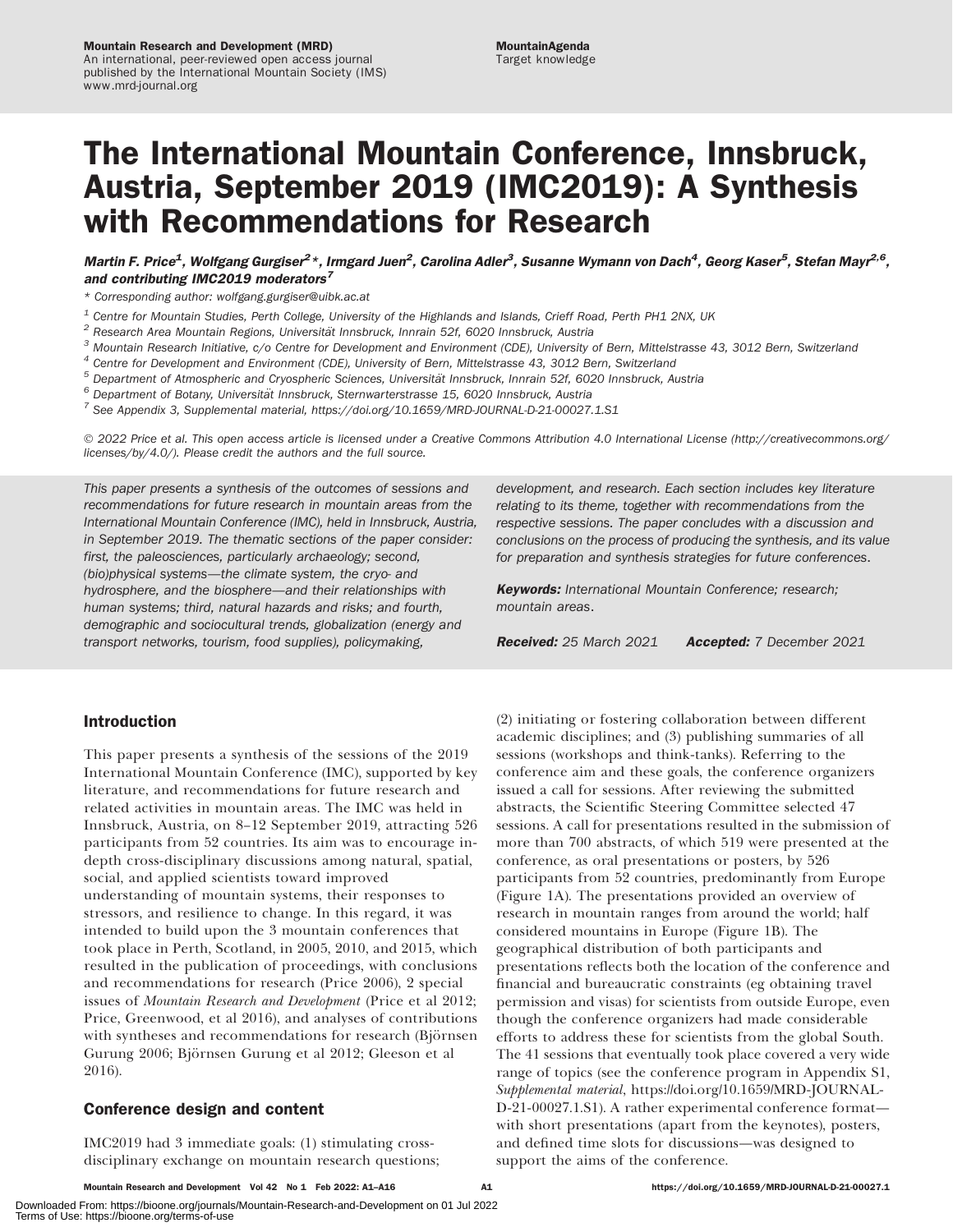



#### Synthesis methodology and structure

This paper was produced by a "synthesis team," consisting of the 4 members of the Local Organizing Committee (all from the University of Innsbruck, Austria), the organizer of the 3 previous conferences in Perth, Scotland, the executive director of the Mountain Research Initiative, and a coauthor of the 2 Perth synthesis papers. Following substantial discussions with session moderators, the team designed a template to obtain consistent information for each session on key findings presented, issues discussed, knowledge gaps to be urgently addressed, and recommendations for future research (see Appendix S2, Supplemental material, [https://doi.](https://doi.org/10.1659/MRD-JOURNAL-D-21-00027.1.S1) [org/10.1659/MRD-JOURNAL-D-21-00027.1.S1\)](https://doi.org/10.1659/MRD-JOURNAL-D-21-00027.1.S1). The session moderators received a manual that included this template prior to the conference, and they were invited to participate in training sessions so that they could efficiently guide discussions toward general questions and conclusions. The resulting summaries, including the recommendations presented in this paper, are available on the conference website, representing the achievement of the third conference goal. They were used as the basis for this synthesis, which was produced as follows. First, the ''synthesis team'' condensed and synthesized the summaries. The resulting document was then reviewed by the moderators (see Appendix S3, Supplemental material, [https://doi.org/10.](https://doi.org/10.1659/MRD-JOURNAL-D-21-00027.1.S1) [1659/MRD-JOURNAL-D-21-00027.1.S1](https://doi.org/10.1659/MRD-JOURNAL-D-21-00027.1.S1)), who added key references to substantiate the current knowledge. This final version was prepared by the synthesis team.

This synthesis has 8 thematic sections, organized, to a certain extent, along a continuum from the natural sciences to the social and applied sciences. The first section considers perspectives from the paleosciences, particularly archaeology, a theme that was not considered during the previous 3 conferences in Perth. The following 3 sections emphasize (bio)physical systems—the climate system, the cryo- and hydrosphere, and the biosphere—and their relationships to human systems. The fifth section considers natural hazards and risks. The final 3 sections focus on topics that are primarily within the scope of the social and applied sciences: demographic and sociocultural trends; globalization (energy and transport networks, tourism, food supplies); and policymaking, development, and research.

Each section provides an overview of knowledge presented and discussed by the participants in the respective sessions, supported by key references provided by the session chairs as part of the process of producing the synthesis, and presents recommendations for future research that emerged.

The recommendations are structured in terms of future research priorities; the need for new data, information, and analyses; and the need for improved knowledge exchange within science and also among science, practice, and policy. While the categorization is sometimes not clear-cut, it enables a better comparison across the 8 sections. For some sections, there are no recommendations in certain categories.

Figure 2 shows the percentage of abstracts (here 534 because a few contributions to one session were counted in 2 sections) considered in each of the 8 sections.

# Prehistoric perspectives on the human use of mountain systems

Detailed studies of past patterns of human migration, settlement, and uses of mountain ecosystems, including



FIGURE 2 The percentage of abstracts considered in each of the 8 sections.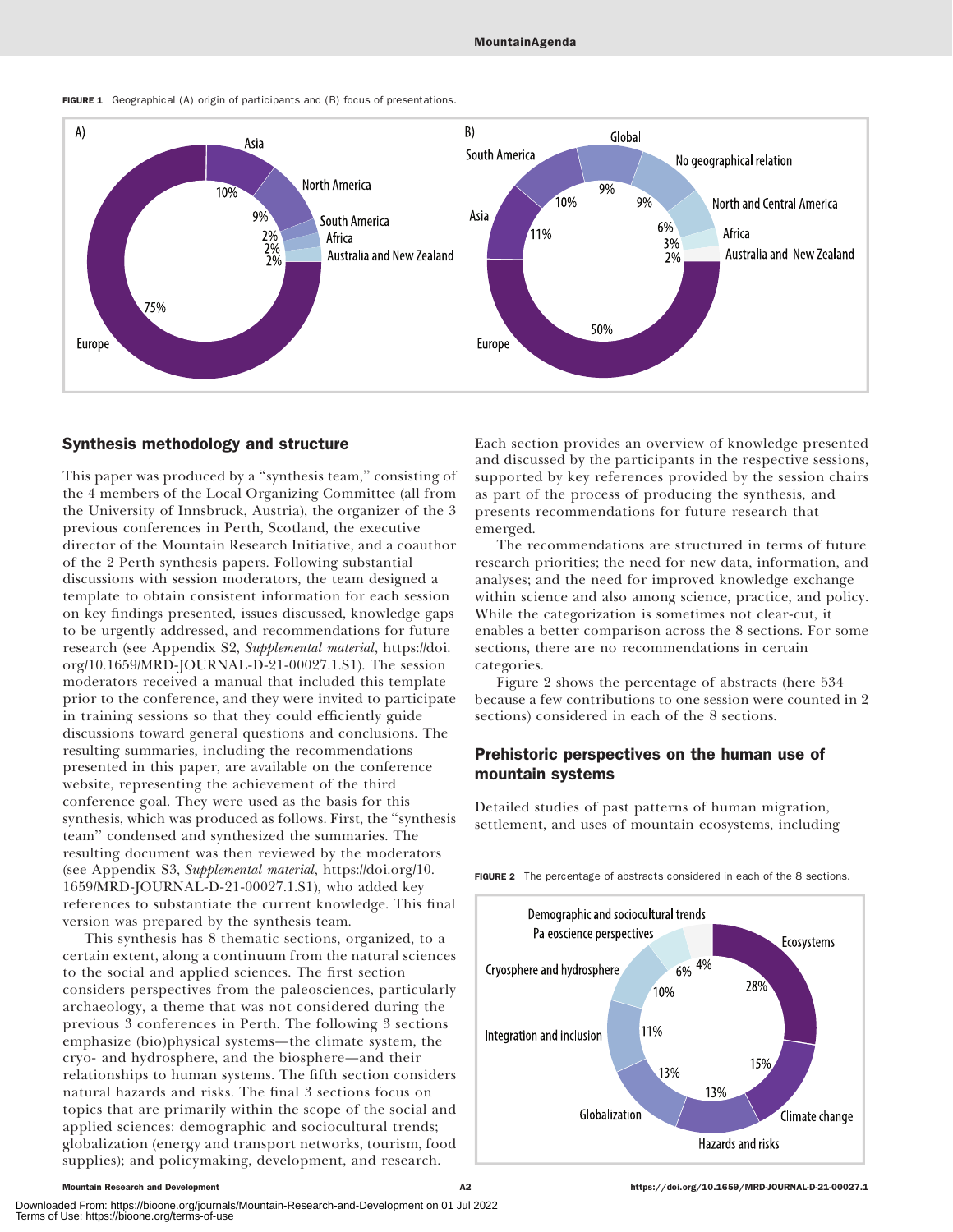| Category                    | <b>Recommendations</b>                                                                                                                                                                                                                                                                                                                                     |
|-----------------------------|------------------------------------------------------------------------------------------------------------------------------------------------------------------------------------------------------------------------------------------------------------------------------------------------------------------------------------------------------------|
| <b>Research priorities</b>  | Increase the number of sites and investigated time slices and apply novel methods to (1) improve<br>understanding of operational sequences and (2) facilitate more accurate reconstructions of human-<br>environmental interactions, including subsistence strategies and genetic and cultural connections<br>between past and present mountain societies. |
| Data, information, analyses | Include the cultural dimension when modeling past migration routes and human movement in mountain<br>landscapes (eg through parameterization of the sacred and social dimensions of landscapes).                                                                                                                                                           |
| Knowledge exchange          | Bring together, in open workshop-based conferences, specialists working in different mountain ranges and<br>focusing on different time periods.                                                                                                                                                                                                            |

TABLE 1 Prehistoric perspectives on the human use of mountain systems: recommendations for research priorities and related activities.

subsistence strategies, are limited to a few mountain areas and time periods. These include, for example, certain subranges of the Rocky Mountains (Paleolithic, Neolithic; Brunswig and Pitblado 2007), the Central Asia Steppe Corridor/Silk Road (Bronze Age; Frachetti 2009), and certain Alpine catchments and passes (various time slices; Bortenschlager and Oeggl 2012; Goldenberg et al 2012). For mountain ranges worldwide, there are large data and knowledge gaps regarding these patterns. These gaps are exacerbated by preservation issues and erosion, and they become larger for successively earlier periods (Chen et al 2019; Ardelean et al 2020). Thus, more robust interpretations are possible for more recent time slices, as data and evidence for relationships among humans, mountains, and migration in older periods are more limited. Nevertheless, recent research suggests that mountain ranges have been attractive living spaces, and even refugia, since Paleolithic times, and that people have been influencing mountain ecosystems since Neolithic times (eg Meyer et al 2009, 2017; Breitenlechner et al 2010; Miehe et al 2014).

Novel analysis techniques (eg sedimentary deoxyribonucleic acid [DNA], stable isotopes) and ''big data'' are helping to close knowledge gaps (Reindel and Wagner 2009; Grupe et al 2017). In terms of bridging past and present process understanding and enhancing our ability to model modern ecosystems and ecosystem services, the paleosciences can provide valuable insights into natural baseline processes and the time-depth of the human influence on landscape dynamics, ecosystems, and soil development (Briggs et al 2006; Kintigh et al 2014; Johnson 2019).

The recommendations from this section are presented in Table 1.

# Understanding and modeling climate change and its impacts in mountain regions in the past, present, and future

The processes and impacts of climate change in mountain regions have been recognized as a global concern in successive reports of the Intergovernmental Panel on Climate Change (IPCC) (eg Hock et al 2019). To assess present and future states and developments, however, an ongoing challenge is that global climate models do not provide outputs that are suitable for assessing impacts in these regions. Regional climate modeling has started to reach 10 km horizontal resolution, and exploratory studies into ''convection resolving climate modeling'' are reaching horizontal grid spacing of a few kilometers (Schär et al 2020).

Downloaded From: https://bioone.org/journals/Mountain-Research-and-Development on 01 Jul 2022

Models are also increasing in complexity (eg more complex snow modeling, explicit simulation of convection). More data are becoming available (eg Gobiet and Kotlarski 2020) via coordinated projects (such as the Coordinated Regional Downscaling Experiment [CORDEX]; eg Frei et al 2018) and data portals. These developments have led impact-oriented modelers to expect more accurate and reliable, spatially distributed regional climate information. However, in many regions, there are too few weather stations with which to parameterize models (eg Pepin et al 2019), and increased grid resolution does not necessarily mean that modelers' expectations with respect to accuracy and reliability are fulfilled. Mountain terrain is complex, and a valid theoretical framework of land–atmosphere exchange is lacking (Rotach et al 2014). Thus, both modeling and measurements of key processes of land–atmosphere exchange in mountain terrain (eg turbulence and advection) are challenged by large uncertainties. A particular challenge is that such processes take place at an extremely wide range of scales (Serafin et al 2020).

Concurrently, as numerical weather prediction has evolved to the order of 1 km model grid spacing (eg Chow et al 2019), impact-oriented modelers have started to use model output rather than point observations (climate data, long time series) as their ''atmospheric input.'' Parallel to the increasing significance of climate models in atmospheric science, numerical (ie environmental) models are increasingly used and important tools in paleoclimate research (eg Goosse et al 2018). For research on past climate evolution, mountain regions are particularly important because they are often characterized by numerous climate archives and preserve data from related proxy sources in a comparatively small area. The modeling of future climates may also be facilitated by the outcomes of recent advances in paleoclimate research. These include, for example, higherresolution measurements from new devices, the introduction of new proxy sources (eg ancient DNA analyses to link genetic and climate data), more precise radiometric dating techniques with more sophisticated statistical evaluation, and extended data exchange. These will allow the production and analysis of new regional and global datasets.

In assessing impacts of climate change on mountain societies, economies, and politics, 2 particular challenges arise. To facilitate and uncover different ways of knowing, understanding, and responding to climate change, regional and local stakeholders and communities should be involved in the development of regional climate models. This improves model outputs and makes them helpful for specific decision-making processes for diverse actors. However, when

Terms of Use: https://bioone.org/terms-of-use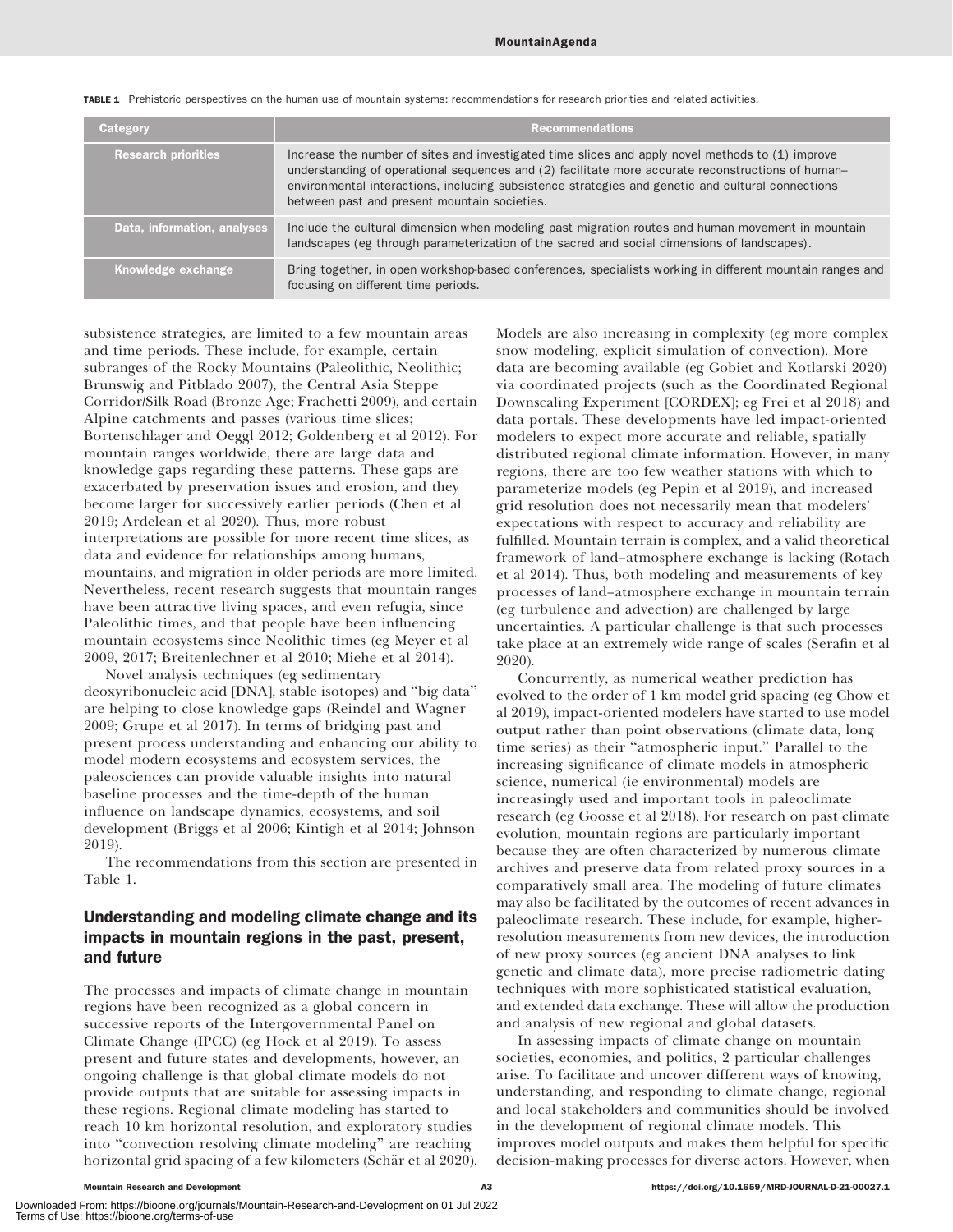|  |  |  |  |  |  | TABLE 2 Climate change and its impacts in mountain regions: recommendations for research-related activities. |  |  |  |
|--|--|--|--|--|--|--------------------------------------------------------------------------------------------------------------|--|--|--|
|--|--|--|--|--|--|--------------------------------------------------------------------------------------------------------------|--|--|--|

| Category                    | <b>Recommendations</b>                                                                                                                                                                                                                                                                       |
|-----------------------------|----------------------------------------------------------------------------------------------------------------------------------------------------------------------------------------------------------------------------------------------------------------------------------------------|
| Data, information, analyses | Prepare a review paper of the development and use of climate models in mountain environments to (1)<br>guide users on how to deal with the uncertainties of different climate models and (2) summarize the<br>various methods and products for downscaling model output and correcting bias. |
|                             | Provide more explicit information sources for climate scenarios and their underlying assumptions.                                                                                                                                                                                            |
| Knowledge exchange          | Develop and implement facilitation skills among scientists undertaking research on the impacts of<br>climate change.                                                                                                                                                                         |
|                             | Integrate local people in research design and model development, in order to build relationships on the<br>ground and address local priorities and perspectives within climate models.                                                                                                       |
|                             | Include budget in project applications to allow the participation of local citizen scientists, and for<br>researchers to discuss the results of impact studies with the communities where they were undertaken.                                                                              |
|                             | Provide guidance on the interpretation of climate scenarios, especially regarding limitations of climate<br>information inputs and how these relate to information from other sources.                                                                                                       |

involving regional and local actors, it is important to consider social inequalities and power relations within societies, to avoid the (unintended) reinforcement of these inequalities by providing model outputs that may be misused by powerful actors for their own interests. To ensure that local people's perspectives and priorities are considered in equal dialogue with scientists and to support mutual understanding of actual and potential impacts of climate change, various tools and models can be used. These include facilitation, participatory mapping, photographs, and citizen science (eg Cunliffe and Scaratti 2017).

Recommendations from this section are presented in Table 2. Following these recommendations would stimulate stronger exchanges among climate modelers, impact modelers, and proxy researchers on their needs and opportunities.

A specific set of issues discussed during the conference relates to the need to adapt mountain socioeconomic systems, and particularly agrofood systems, to climate change. While past research has focused on the identification of challenges deriving from climate change and the erosion of traditional knowledge, a shift in emphasis recognizes the need for constructive transitions and societal transformations toward climate and environmental justice, and development of the knowledge on how to achieve them. This includes developing an understanding of power and dependency relations between actors and within food systems, and in multiple interacting collective action arenas. The likelihood that climate change may bring new opportunities should also be recognized. With regard to mountain value chains (going beyond mountain areas), ways to build urban–rural, consumer–producer, and local–global solidarity should be explored.

## Mountain cryosphere and hydrosphere/water resources

Mountains are the world's ''water towers'': They are critically—and increasingly—important for a significant part of the global population (Viviroli et al 2020). In particular, the world's glacier-based high mountain systems, estimated to supply water to 1.9 billion (Immerzeel et al 2020), will be influenced to varying degrees by the ongoing substantial

changes occurring in the mountain cryosphere (Hock et al 2019). In this context, the order of uncertainty with regard to future trends in the main components appears to be the following (from most to least): (1) Snow—A particularly uncertain factor is snow–water equivalent, and how climate change might alter atmospheric circulation, as well as the phases and patterns of precipitation. (2) Permafrost—It is uncertain how much mountain permafrost there is and its significance. Mechanisms relating to gas emissions and hazards remain poorly understood and poorly represented in hydrological models of glacierized catchments. In addition, potential impacts on water quality are unclear. (3) Glaciers—Recent efforts have improved understanding on both global (Huss and Hock 2018) and local scales (Mark et al 2017). However, there are critically data-scarce regions (limiting model validation and calibration) and issues with global/regional assessments that might not adequately account for processes or that might be inheriting upstream errors.

For glaciers, while new satellites are providing a significant increase in the number and quality of observations (eg Paul et al 2020), the quality of widely available digital elevation models and discrepancies in acquisition dates of different products remain challenges that limit the potential benefits. While predicting snow patterns may be more challenging than predicting the behavior of mountain glaciers, studies of snow could be underutilizing the potential of satellite radar products. Consequently, there may be benefits in communicating the needs of this field more explicitly to the high-resolution climate modeling community, in order to codevelop products that are meaningful for future snow projections.

Changes in the cryosphere result in impacts on societies (Hock et al 2019). In a changing climate, there is limited understanding of the extent to which hazards may change as a result of changes in glaciers, and also of the hydrological interactions between cryospheric runoff and groundwater (La Frenierre and Mark 2014; Schmieder et al 2018). More broadly, with regard to the hydrosphere, quantitative assessments of the dependencies on mountain water resources—up to the global scale—are becoming available as hydrological models improve (Viviroli et al 2020). However, the models are constrained by limited numbers of observations, and, as model developers mainly have physical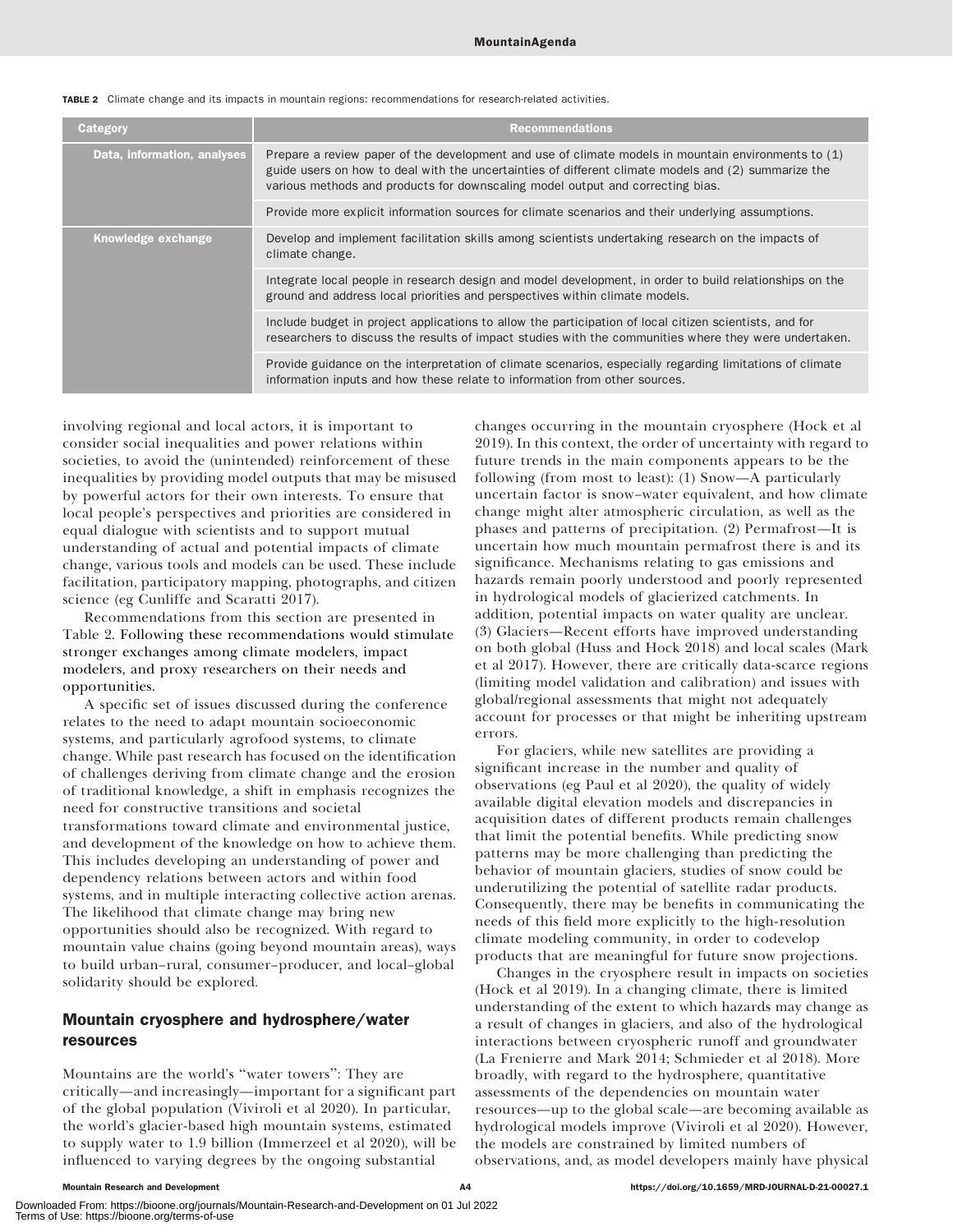| Category                       |                                                                                                                                                                                             | <b>Recommendations</b>                                                                                                                                                                                                 |
|--------------------------------|---------------------------------------------------------------------------------------------------------------------------------------------------------------------------------------------|------------------------------------------------------------------------------------------------------------------------------------------------------------------------------------------------------------------------|
| <b>Research priorities</b>     | Develop the best possible physically based projections<br>of snow conditions through collaborations between<br>cryosphere scientists and the high-resolution climate<br>modeling community. | Undertake continual, detailed field measurements<br>to improve process understanding, to guide the<br>choice of appropriate snow models, and to understand<br>the role of "complicating" factors, such as interactions |
| Data, information,<br>analyses | Implement novel approaches (eg machine learning) to<br>improve models of the distribution of discontinuous<br>permafrost.                                                                   | of organisms and the cryosphere.                                                                                                                                                                                       |
|                                | Improve global digital elevation models (DEMs) in<br>order to capitalize on the potential of Sentinel-2<br>imagery for glacier mapping and evaluation.                                      |                                                                                                                                                                                                                        |
|                                | Increase open sharing of field data to address data<br>shortages and develop and make available open-source<br>models.                                                                      |                                                                                                                                                                                                                        |

#### TABLE 3A Mountain cryosphere: recommendations for research priorities and related activities.

science backgrounds, socially relevant aspects are often inadequately considered. While sociohydrology represents an integrative approach to address challenges of sustainable water management in coupled human–water systems and ecohydrology (Sivapalan et al 2012; Nüsser 2017), tools for integrating hydrological and social science methods and data are still in their infancy. Collaboration and true integration are needed between hydrologists who apply social sciences methods and social scientists who apply hydrological tools, although there has been some recent progress (Pande and Sivapalan 2017).

Expected future changes in climate conditions, as well as the availability of and demand for water in mountain regions, will result in novel stakeholder constellations in water use and lead to new social and legal requirements for water management. Conflicts over the use and management of water resources may arise from many sources (Füreder et al 2018). In relation to water quantity, these include the relative distribution, scarcity, and storage of water in mountain regions and lowlands; the need to balance availability and use for irrigation, hydropower, and other purposes; and changing drought and flood patterns. In

relation to water-quality issues, these include the need to reduce water pollution and preserve the remaining nearnatural aquatic ecosystems and landscapes; and a need to reduce alterations of ecosystem services. In all of these contexts, there has been a notable shift from engineering for flood protection and hydropower development toward nature-based solutions (eg restoration) (Ruangpan et al 2020)

Recommendations from this section are presented in Table 3A and B.

# Mountain ecosystems, biosphere processes, and ecosystem services

Mountain regions are recognized as hotspots of biodiversity (Rahbek et al 2019). For mountain biodiversity in general, recent research has identified species-specific responses to climate change, even among functional groups and close relatives. While models indicate increasing extinction risks, these extinctions have not yet been observed, despite decades of warming and changing land uses in mountain areas. A particular reason is that models are based on

TABLE 3B Mountain hydrosphere and water resources: recommendations for research priorities and knowledge-exchange activities.

| Category                   | <b>Recommendations</b>                                                                                                                                                                                                                                                                                                                                                                                                                                                                                                                                                                                                                                                                                                                                                                                                                                                                                                                                                                                                                                                                                                                                                                  |
|----------------------------|-----------------------------------------------------------------------------------------------------------------------------------------------------------------------------------------------------------------------------------------------------------------------------------------------------------------------------------------------------------------------------------------------------------------------------------------------------------------------------------------------------------------------------------------------------------------------------------------------------------------------------------------------------------------------------------------------------------------------------------------------------------------------------------------------------------------------------------------------------------------------------------------------------------------------------------------------------------------------------------------------------------------------------------------------------------------------------------------------------------------------------------------------------------------------------------------|
| <b>Research priorities</b> | Undertake research on hydropower, particularly on its efficiency and relative benefits in terms of minimizing<br>carbon dioxide emissions versus impacts on both ecosystem services (eg biodiversity, water quality) and<br>spiritual meanings for local people.                                                                                                                                                                                                                                                                                                                                                                                                                                                                                                                                                                                                                                                                                                                                                                                                                                                                                                                        |
| Knowledge exchange         | Promote sociohydrology by:<br>• Developing a common language to facilitate more robust communication between scientists from different<br>disciplinary backgrounds and overcome boundaries between disciplines;<br>Improving coupling between methodological approaches typical of both social sciences and hydrological<br>sciences:<br>• Translating new mathematical tools into software to provide reliable quantitative predictions useful for<br>decision-makers and other user groups;<br>Recognizing that not only quantitative, but also qualitative, approaches are necessary to explain past and<br>current challenges in integrated water resources management (IWRM);<br>Communicating more effectively the motivations of sociohydrology for addressing justice and inequalities,<br>and improving governance and decision-making; and<br>Identifying relevant experts, stakeholders, and social movements to be involved in minimizing and<br>preventing conflict over water resources, and providing effective means for them to cooperate (often across<br>regional and national boundaries), considering power relations and inequalities in participation processes. |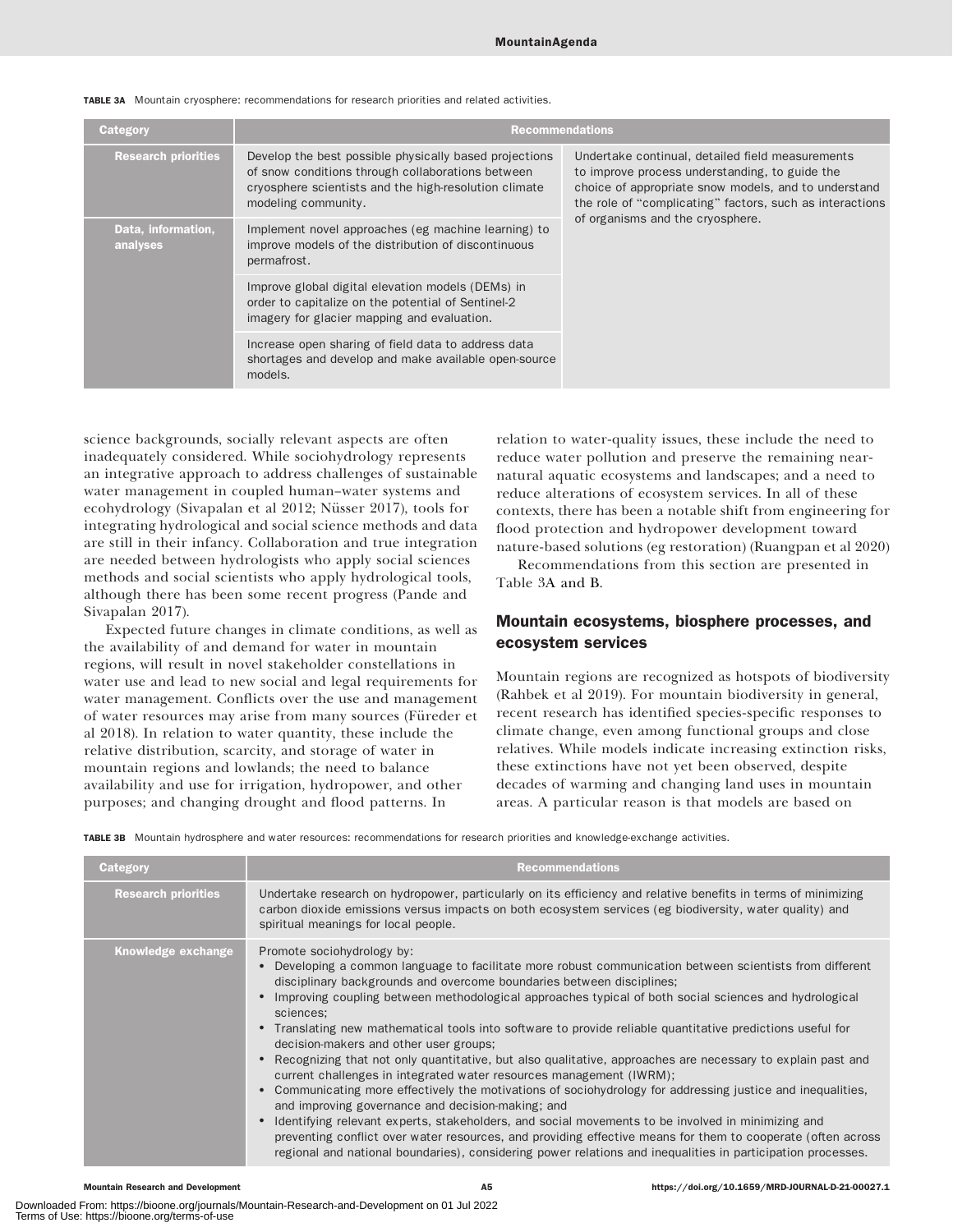climate databases, which are built from weather station data. Weather station data cannot represent the small-scale mosaic of topography-driven microenvironments. While some habitats may persist, the overall habitat area decreases, which increases the risk of species extinction (Scherrer and Körner 2011; Scherrer et al 2011). This implies that one should not generalize too much from case studies and that research is needed to prioritize those species that should be studied in more detail. Long-term changes in biodiversity are being monitored through the Global Observation Research Initiative in Alpine Environments (GLORIA) (eg Steinbauer et al 2018). More broadly, long-term ecological research platforms have been developing into long-term socioecological research (LTSER) platforms, although the social element is not yet adequately included, and there is scope for more investigation of ecosystem functioning in regions such as the Himalaya and South Africa (Dick et al 2018). Heterogeneity of the data and representativeness of the observational unit are still major issues for such longterm research.

Mountain ecosystems are well adapted to their environment, and even during the winter, the activity of soil microbial communities under snow can be high, though winter processes are still poorly understood and require more research efforts. Mountain ecosystems are highly vulnerable to global changes, and they are particularly affected by changes in climate and land use and their interactions, as suggested by several studies across elevational and land-use gradients (Becker et al 2007; Peters et al 2019). Recent experiments also suggest that mountain ecosystems are highly responsive to precipitation changes. These result in snow-cover changes and seasonal drought, with differential effects on different species and functional groups. For example, slow-growing plant species and their associated fungal-dominated soil microbial communities, which are typical of abandoned grassland, are less affected by drought but also recover more slowly than fast-growing plant species associated with bacterial-dominated soil microbial communities, which are typical of managed mountain grassland (Karlowsky et al 2018).

Mountains are unique because they host the forest– alpine transition. The climatic tree line is one of the few biogeographical boundaries that can be predicted with high confidence because of the overwhelming influence of temperature (Paulsen and Körner 2014). Climate warming is expected to cause a shift of the tree line to higher elevations. However, tree line research networks have shown that very few tree lines have risen only in response to warming (Bader et al 2021), and that tree species differ in their responses to temperature (Oberhuber et al 2020). This indicates complex responses of mountain forest ecosystems to climate change. Forests are, and will also be, affected by elevational range shifts of species within the forest belts (which may be modified by management), altered disturbance regimes, variations in animal browsing, shifts of native pathogens and pests, and the introduction of new pathogens and neobiota. To safeguard these forests, key actions include adjusting their species composition and demographic structures to climate change.

For all mountain ecosystems, management strategies for building resilience at different scales (field, farm, landscape) need to recognize the diversity of management intensities and options, and to take a socioecological approach.

Management options must be adapted for different stakeholders (including tourism, agriculture, and environmental protection).

Together with the hydrosystems described in the previous section, mountain ecosystems provide many ecosystem services (ES) to people living both in the mountains and outside them (Grêt-Regamey et al 2012; Schirpke et al 2019; Grêt-Regamey and Weibel 2020). For example, alpine grasslands can be net  $CO<sub>2</sub>$  and methane absorbers and provide fodder for cattle and sheep; mosses protect soils from atmospheric extremes; mountain lakes and rivers provide water and both regulating (eg soil humidity) and cultural services (eg aesthetics and recreational sites) (Grizzetti et al 2016); and mountain forests protect against soil erosion, rockfalls, and avalanches, provide timber, and store carbon. Both short-term, often local, disturbances, such as fires, windthrows, or pest outbreaks, and regional long-term influences, such as pollution or eutrophication (including nitrogen deposition and warming-driven acceleration of the nutrient cycle), may affect these ES.

The ES framework, which focuses on the interface between ecosystems and society, not only stimulates interdisciplinary research, but it is also advantageous in building support for environmental conservation and promoting the societal relevance of relatively intact ecosystems (Rüdisser et al 2020). Well-designed ES indicators can be useful tools to facilitate the understanding of highly complex human–environmental systems, though possible trade-offs and conflicts between different ES and different types of users must be recognized (King et al 2015). For estimating ES provision from mountain lakes under future climate scenarios, an alternative approach to temperature recording and extrapolation (eg Thompson et al 2005) is to use lake surface temperature (LST) modeling (eg Matulla et al 2019).

While there is a broad knowledge about ES that can be assessed biophysically (Payne et al 2020), intangible ES, such as most cultural ecosystem services (CES), remain neglected (Schirpke et al 2020). Hence, a common framework to define conflicts and limits related to CES is lacking. This is of special concern because CES, such as outdoor recreation, aesthetic appreciation, and symbolic values, are of great significance in many mountain socioecological systems. This has long been recognized by both mountain and lowland people, for instance, through the designation of national parks since the mid-19th century, even if the concepts of ES and CES have emerged more recently. While these concepts have gained increasing attention among scientists, public awareness remains very limited, and there is little knowledge about past communication of ES in mountains. Yet, the concept offers opportunities to foster cross-sectoral communication among science, business, administration, policymakers, and civil society, as a basis for constructive dialogues, proactive and holistic planning, and the empowerment of diverse stakeholders, especially in the context of climate change (Lavorel et al 2019; Thonicke et al 2020). This is particularly relevant in the context of ES that derive from mountain areas but are of great importance in the lowlands (Schirpke et al 2019). While these connections are often not recognized, some progress is being made (eg Hock et al 2019).

Recommendations from this section are presented in Table 4A, B, and C.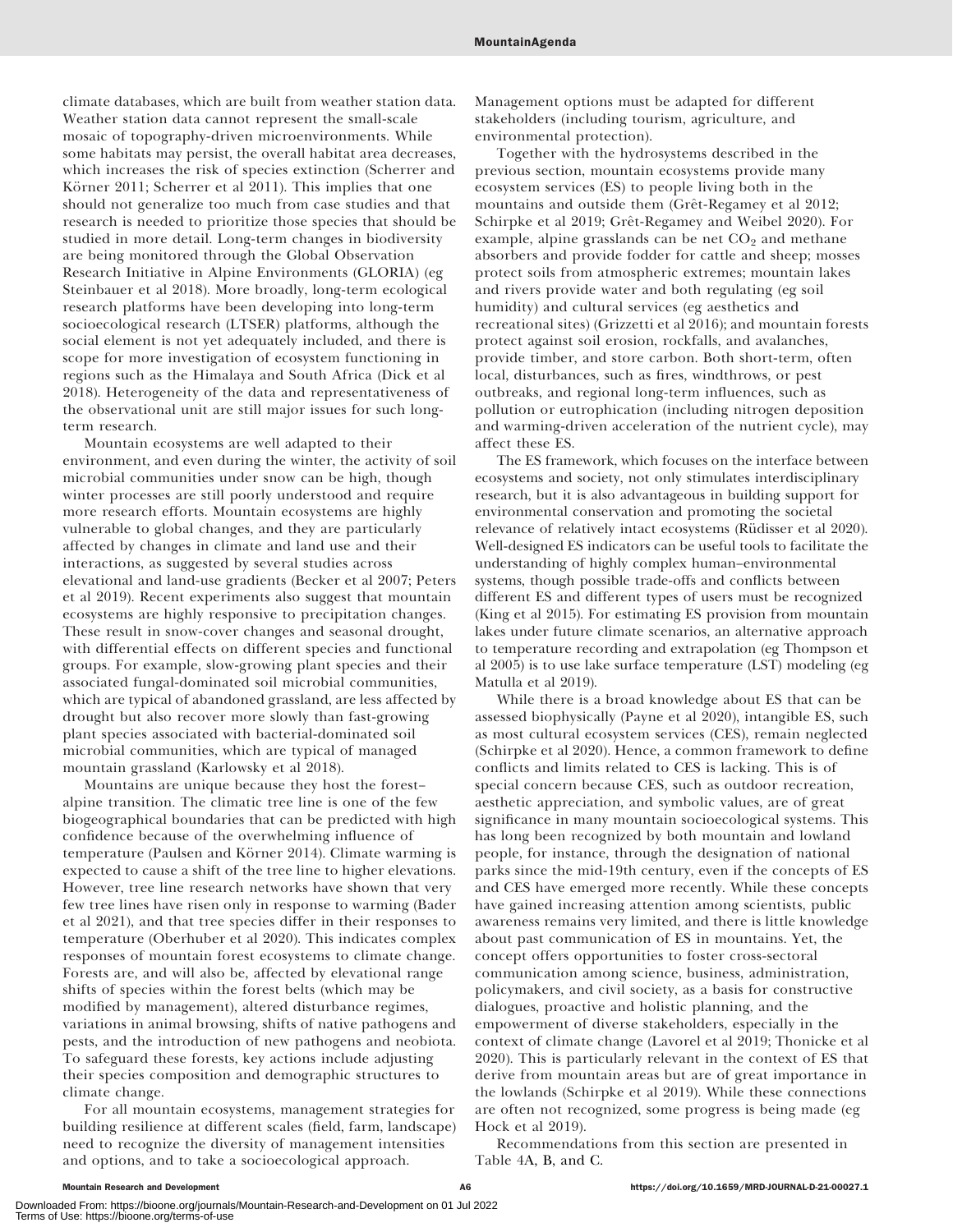| <b>Topic</b>                               | <b>Recommendations</b>                                                                                                                                                                                                                                                                                                                                                                                                                                                                                                    |
|--------------------------------------------|---------------------------------------------------------------------------------------------------------------------------------------------------------------------------------------------------------------------------------------------------------------------------------------------------------------------------------------------------------------------------------------------------------------------------------------------------------------------------------------------------------------------------|
| <b>Mountain biodiversity</b><br>in general | Undertake experimental studies to identify and disentangle environmental driving forces, and their interactions,<br>across scales from micro to macro.                                                                                                                                                                                                                                                                                                                                                                    |
|                                            | Implement multisectoral and/or interdisciplinary (within different fields of ecology) studies in order to gain a<br>more holistic view.                                                                                                                                                                                                                                                                                                                                                                                   |
|                                            | Ensure long-term monitoring, not only to identify changes but also to calibrate and evaluate species<br>distribution models and contribute to phylogenetic studies and understanding of ecosystem functioning.                                                                                                                                                                                                                                                                                                            |
| <b>Mountain soils</b>                      | Use environmental gradients to explore soil biodiversity.                                                                                                                                                                                                                                                                                                                                                                                                                                                                 |
|                                            | Develop strong multifactor experiments that accurately simulate projected changes in micrometeorological<br>conditions.                                                                                                                                                                                                                                                                                                                                                                                                   |
|                                            | Better integrate soil functional ecology into research networks.                                                                                                                                                                                                                                                                                                                                                                                                                                                          |
| <b>Mountain grasslands</b>                 | Use experimental manipulations to unravel how different community attributes respond differently to<br>environmental gradients.                                                                                                                                                                                                                                                                                                                                                                                           |
|                                            | Investigate the effects of climate warming in all seasons, taking a long-term perspective and a focus on<br>climate extremes, to (1) improve understanding of the impact of intensity versus frequency of extremes, (2)<br>identify early warning signals, (3) assess the effects of species composition on resilience, (4) evaluate how<br>species and ecosystems cope with co-occurring extremes and the interactions of press and pulse mechanisms,<br>and (5) understand the mechanisms underlying ecological memory. |

TABLE 4A Mountain biodiversity in general, mountain soils, and mountain grasslands: recommendations for research priorities.

#### Natural hazards and risks

The high variability of climate conditions, steep topography, and areas of intensive human activity in mountain regions make them particularly susceptible to many natural hazards and thus prone to risks of disasters and damage (Stäubli et al 2017). In recent years, new observation technologies have become available to support natural hazards research, including high-resolution hyperspectral, multispectral, microwave, radar, and topographic light detection and ranging (LiDAR) remote sensing from space, air, and the ground. For example, high-definition topography mapping using topographic LiDAR has been used to analyze surface changes (eg Kerle 2013; Lissak et al 2020), and precipitation estimations have been obtained by combined radar and microwave remote sensing (eg Tang et al 2020). However, accurate and comprehensive ground truth data for calibration and validation are not always available.

Earth observations are often connected to process models to simulate and assess different types of hazards. As there are many modeling approaches and model implementations, each requiring a certain set of input

parameters, it can be challenging to identify the most appropriate and reliable model and select appropriate input data for parameterization. Running ensembles of models can aid in better understanding of the uncertainties of results. With regard to early warning and protection systems, a further challenge is the realization of real-time monitoring and modeling approaches, given the very short lead time in many cases for issuing reliable alerts (Beven, Almeida et al 2018; Beven, Aspinall et al 2018).

An important concept for better understanding and managing the impacts of hazards on society is the concept of risk. Risk is defined as potential negative consequences expressed as a function of a hazard or multiple hazards (eg a drought or landslides following an earthquake), exposure factors (eg land used for agriculture or deforested areas), and vulnerability factors (eg a lack of irrigation or insufficient knowledge about appropriate land-use systems). Experience has shown that effective risk management requires community-focused and holistic approaches to governance, with transdisciplinary collaboration among scientists, policymakers, and a wide diversity of other stakeholders, taking local ecoknowledge and epistemologies into account

TABLE 4B Mountain forests and mountain lakes: recommendations regarding data, information, and analyses.

| <b>Topic</b>            | <b>Recommendations</b>                                                                                                                                                                                                                                                            |
|-------------------------|-----------------------------------------------------------------------------------------------------------------------------------------------------------------------------------------------------------------------------------------------------------------------------------|
| <b>Mountain forests</b> | Focus particularly on less economically developed countries and use participatory approaches, inclusive of local<br>communities and considering social inequalities and power relations at the local level.                                                                       |
|                         | Characterize changes in disturbance regimes (overexploitation, as well as abandonment of appropriated land).                                                                                                                                                                      |
|                         | Identify disturbance factors and their interactions (including climate extremes, fire, pests and pathogens, and<br>human intervention).                                                                                                                                           |
|                         | Conduct cost-benefit analyses of forest management regimes for different ES and regions.                                                                                                                                                                                          |
| <b>Mountain lakes</b>   | Use lake surface temperature (LST) modeling to estimate ES from mountain lakes under future climate scenarios<br>and to understand physical, chemical, and biological consequences in both time and space, depending on lake<br>topography, morphometry, and catchment influence. |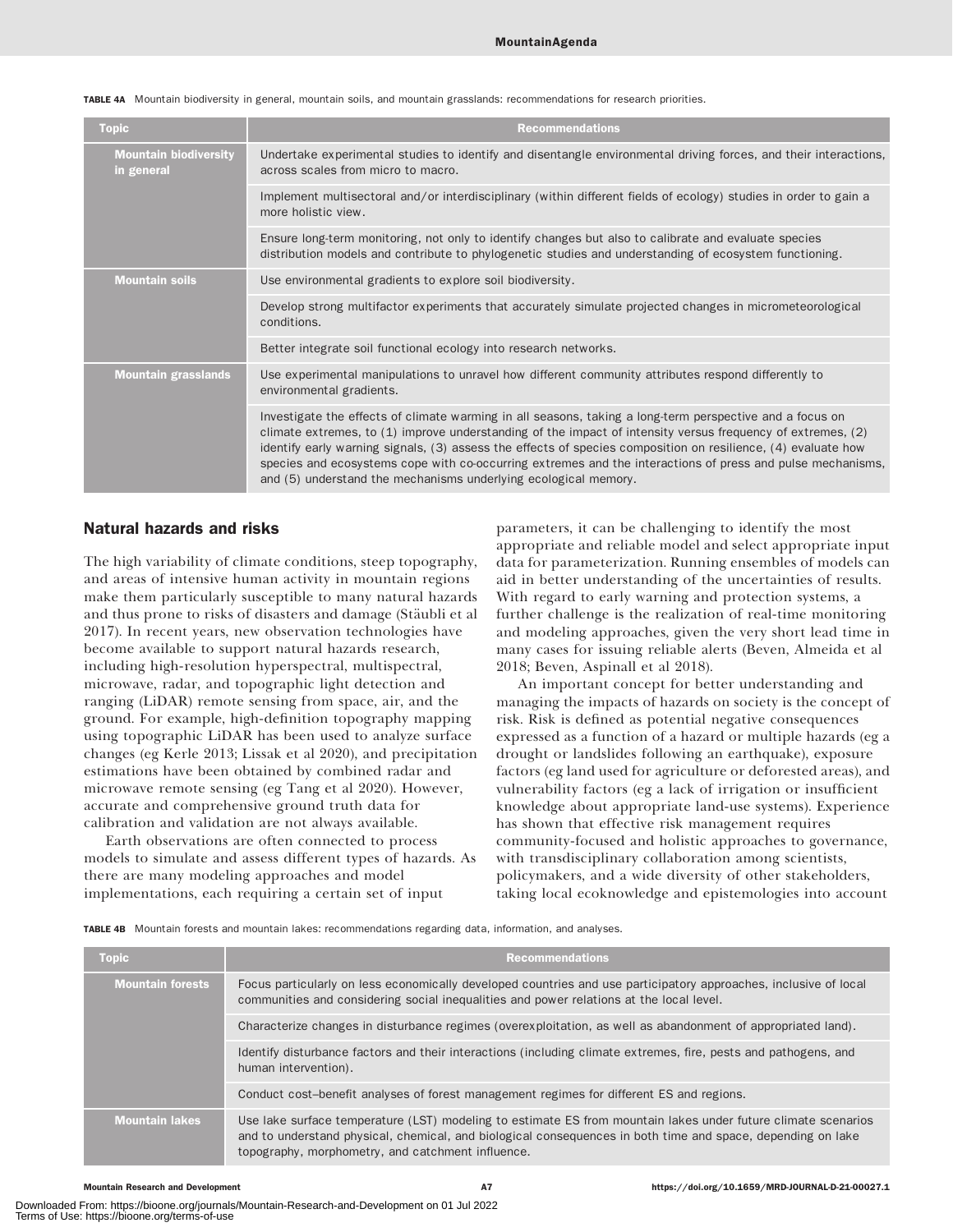TABLE 4C Ecosystem services and LTSER platforms: recommendations for research priorities and related activities.

| <b>Topic and category</b>                                 | <b>Recommendations</b>                                                                                                                                                                                                                                                                                                      |
|-----------------------------------------------------------|-----------------------------------------------------------------------------------------------------------------------------------------------------------------------------------------------------------------------------------------------------------------------------------------------------------------------------|
| <b>Ecosystem services (ES)</b>                            |                                                                                                                                                                                                                                                                                                                             |
| <b>Research priorities</b>                                | Conduct research on the aspects of biodiversity that are most important for ecosystem function and<br>therefore the delivery of specific ES.                                                                                                                                                                                |
|                                                           | Undertake both financial and nonmonetary valuation of groups of ES rather than individual ES to inform<br>investments in ES.                                                                                                                                                                                                |
| Data, information,<br>analyses                            | Develop a common framework for the definition of conflicts between cultural ES, disentangle interacting<br>processes, and agree on limits of use or access to mountain ecosystems.<br>Facilitate interdisciplinary approaches and systems thinking, with greater involvement from social scientists<br>and anthropologists. |
| Knowledge exchange                                        | Increase the involvement of (1) educators and businesses, through the use of relevant examples and<br>contextualized delivery mechanisms, and (2) policymakers, through the use of appropriate indicators of ES.                                                                                                            |
| <b>LTSER platforms</b>                                    |                                                                                                                                                                                                                                                                                                                             |
| Data, information,<br>analyses, and<br>knowledge exchange | Increase attention to human aspects through better integration of natural and human/social scientists,<br>through increased trust, respect for different epistemologies, and consideration of differences of scale in<br>datasets.                                                                                          |
|                                                           | Use standardized frameworks to integrate data and modeling and deliver knowledge on the status and trends<br>of ES.                                                                                                                                                                                                         |

(eg Posch et al 2019). Local communities need to have agency in risk management strategies and to have trust in local authorities; this requires open communication using all possible means. Nevertheless, while general principles and approaches should be developed, they must be applied according to the specificities of local socioeconomic and cultural contexts. One example, in many mountain areas in Europe, is that the aging of mountain populations, coupled with preexisting conditions of contextual vulnerability (eg poverty), is leading to increased exposure to natural hazards and hence to increasing risk—and these trends are likely to continue.

Integrative assessment of climate-related risks requires a profound understanding of mountain-specific risk processes, including climate-related hazards, as well as natural, socioeconomic, and cultural aspects (vulnerability and exposure factors). On the climate side, long-term data in mountains are often scarce, monitoring locations may have changed (leading to changes in underlying time series), and datasets may require reanalysis (Hock et al 2019; Shahgedanova et al 2021; Thornton et al 2021). Future climate projections need mountain-specific downscaling and bias adjustment. Data on vulnerability and exposure are usually limited for both past and current situations; future projections hardly exist. This deficit applies particularly to socioeconomic (eg buildings, population demographics, economic capacities), sociopolitical, and sociocultural aspects. All of these factors increase uncertainties and may have influences on the planning of adaptation measures, land-use planning, and communication.

Ensemble modeling may be useful for considering individual uncertainties and their collective effect on the results, as their associated variations can be included and displayed (Fischer et al 2020). In the current era of climate change, concepts of frequency (eg return periods) and magnitude may need to be reconsidered.

Recommendations from this section are presented in Table 5.

#### Demographic and sociocultural trends in mountain areas

Significant demographic and economic changes are taking place in mountain areas, linked particularly to migration and urbanization, as well as to changes in natality and longevity (Romeo et al 2015, 2020; Bachmann et al 2019; Perlik 2019). Long-term negative demographic trends, including certain changes in age structure, in many mountain regions have led to a perception that mountains can be characterized as places of weak economic performance, limited economic potential, and therefore significant outmigration. Where they occur, such developments pose challenges to the social and economic fabric of mountain regions. In addition, changes in lifestyles, increasingly flexible working arrangements, and persistent gender inequalities (eg in division of labor, power relations, and access to resources) lead to social transformation and increasing social and cultural diversity (Gämperli Krauer et al 2017). While there is a great variety of individual, local, and regional situations from household to global level, 2 contrasting sets of issues can be highlighted, though research on these issues, and their implications, remains limited and primarily based on case studies, some at national scale (eg Perlik et al 2019).

First, many, particularly rural, mountain areas are experiencing considerable outmigration, implying trends toward aging and the loss of skilled workers in these regions. Such trends have particular relevance for women (Schmitt 2014; Verma et al 2014), who have long been disadvantaged through inequalities in the division of labor, power relations, and access to resources. In such cases, younger women are particularly likely to leave. Furthermore, scholars and stakeholders are often skeptical of the need to link and implement gender and diversity issues (age, qualification, ethnic group, etc) within programs, projects, and measures. To date, the lack of gender awareness, as well as individual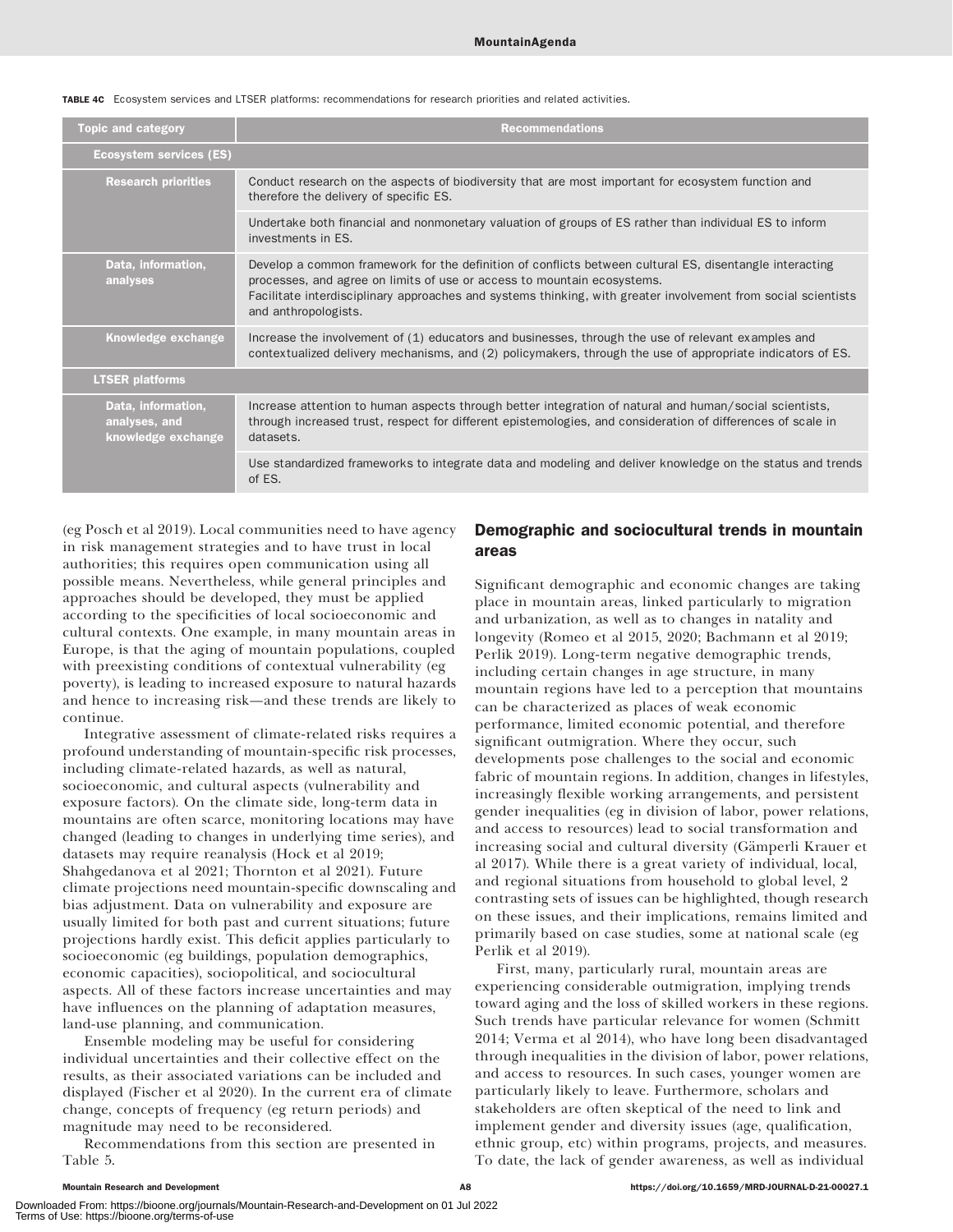TABLE 5 Natural hazards and risks: recommendations for research priorities and related activities.

| Category                       | <b>Recommendations</b>                                                                                                                                                                                                                                                                                                                                                                                                                                                                                                                |
|--------------------------------|---------------------------------------------------------------------------------------------------------------------------------------------------------------------------------------------------------------------------------------------------------------------------------------------------------------------------------------------------------------------------------------------------------------------------------------------------------------------------------------------------------------------------------------|
| <b>Research priorities</b>     | Develop improved indicators of vulnerability with regard to the impacts of natural hazards on the built<br>environment and infrastructure, based on detailed and standardized loss and damage data and documentation.                                                                                                                                                                                                                                                                                                                 |
|                                | Undertake research on how risk perception, awareness, and epistemological framings are linked to factors that<br>influence willingness to invest in measures to minimize risk, in order to improve tools and instruments for<br>holistic risk assessment and governance.                                                                                                                                                                                                                                                              |
| Data, information,<br>analyses | Standardize remote-sensing variables, to evaluate the potential and limitations of remote-sensing data and<br>analyses.                                                                                                                                                                                                                                                                                                                                                                                                               |
|                                | Develop and implement open-data and open-science approaches, for fast innovation of methods and techniques<br>in natural hazard applications.                                                                                                                                                                                                                                                                                                                                                                                         |
|                                | Develop approaches to mainstream climate adaptation into existing legal, institutional, or financial tools (eg<br>regional plans, landscape plans, financial incentives), and restructure decision-making processes, in order to<br>integrate populations that are most at risk.                                                                                                                                                                                                                                                      |
| Knowledge exchange             | Explore ways to improve collaboration between scientific and nonscientific applications, as well as citizen<br>science approaches, to improve datasets for early warning.                                                                                                                                                                                                                                                                                                                                                             |
|                                | In climate risk analysis:<br>• Consider the institutional context and power relations;<br>Involve appropriate stakeholders from the beginning;<br>$\bullet$<br>Ensure that stakeholders are aware of slow-onset changes, especially where they may have little or no prior<br>experience, or precedent, of associated impacts; and<br>Within the limits of available information and analyses, discuss the relative costs of adaptation versus<br>$\bullet$<br>climate impacts and risks with decision-makers and other stakeholders. |

and institutional resistance, has prevented the effective implementation of gender equality and diversity initiatives in mountain development processes. For these vulnerable living spaces to be resilient, it is important to acknowledge the role of women as drivers for sustainable and social inclusive development in mountain regions (Oedl-Wieser 2020).

Second, other mountain regions are recording the immigration of different groups of people, such as amenity migrants, returnees, or labor migrants, and, more recently, forced migrants (asylum seekers and refugees) (McAreavey and Argent 2018). Such trends can lead to conflicts (eg over land or water resources, but also over cultural values). However, newcomers from various backgrounds can play important roles in social innovation, in demographic regeneration, and in driving local and regional development trajectories toward sustainability (Gretter et al 2017).

Both of these issues reflect the reality that diversity (including gender and migration issues) is a fundamental resource for local development, resilience, and demographic regeneration in mountain regions. Recent research has addressed how demographic change and diversity influence local development in mountain areas, and the forms of governance that may untap social innovation and development potential at the local level (Perlik and Membretti 2018; Tschumi et al 2020).

Recommendations from this section are presented in Table 6.

## Mountain regions in a globalized world

Mountain regions are embedded in all aspects of globalization (Debarbieux and Rudaz 2015; Chand and Leimgruber 2016). These include, for example, energy and transport networks, tourism (Scott et al 2012; Pröbstl-Haider et al 2019), and supplies of food (Grocke and McKay 2018; Aubriot et al 2019) and minerals (Franks 2015).

Mountains may be regarded as ''ideal'' locations for generating renewable energy for the energy transition, but benefits must be fairly shared between mountain and lowland areas, and negative impacts should be compensated, based on principles of environmental justice. Hydropower is well established in mountain areas. These areas are often also suitable for the production of wind energy, solar power (including floating photovoltaic [PV] panels), and bioenergy because of their topographic, meteorological, and biophysical characteristics (Huber et al 2017; Bartlett et al 2018; Kahl et al 2019; Piana 2019). However, remoteness and inaccessibility can hamper the installation of infrastructure and the feasibility for transmission of electricity. The development of renewable resources can redirect energy consumption toward sustainable local development pathways that involve not only energy production, but also energy security, savings (eg through increased efficiency), and storage. Yet, the extent to which this can be done is unclear, and initiatives must consider issues such as fairness and hydro-solidarity (Kellner and Brunner 2021), landscape protection and other environmental concerns, and public preferences (Wissen Hayek et al 2019) and acceptance (Díaz et al 2017; Scherhaufer et al 2018; Müller et al 2020). Public preferences and acceptance change over time (eg Frolova et al 2015; Daus et al 2019) and also depend on the character of the landscapes in which new infrastructure is proposed. The largest controversies relate to balancing renewable energy construction with both environmental and social concerns (eg Llamosas and Sovacool 2021). The largest uncertainties pertain to the interactions of the impacts of climate change on energy production and energy demands (eg for hydropower, changes in precipitation from snow to rain and over time) and changes in demands from heating to cooling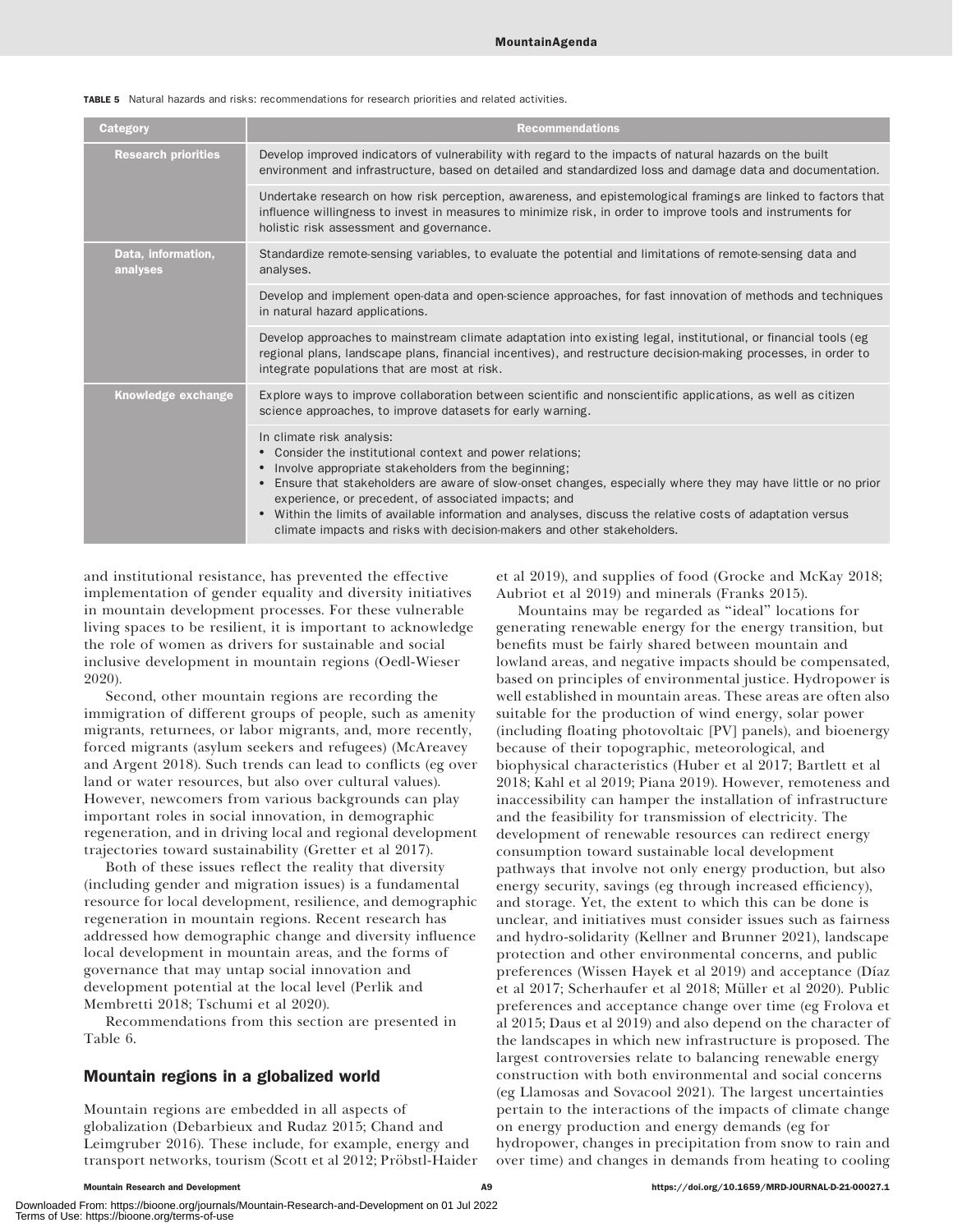| Category                   | <b>Recommendations</b>                                                                                                                                                                                                                                                 |
|----------------------------|------------------------------------------------------------------------------------------------------------------------------------------------------------------------------------------------------------------------------------------------------------------------|
| <b>Research priorities</b> | Undertake research on the dynamics and key drivers of socioeconomic and demographic sustainability and<br>unsustainability in mountain areas, both urban and rural, around the world.                                                                                  |
|                            | Conduct research to strengthen understanding of how climate change, land use, and risks of natural hazards<br>influence demographic changes (particularly in/outmigration flows), and of the overall impacts of these changes<br>on the development of mountain areas. |
|                            | Implement research on how access to new information and communication technologies (or lack thereof), social<br>media, the shaping of local identities, and networking for social struggles influence innovation and<br>competitiveness.                               |
|                            | Strengthen understanding of social transformation processes in mountain areas.                                                                                                                                                                                         |
|                            | Undertake research to enhance understanding of how the "modern lifestyle" is changing mountain communities.                                                                                                                                                            |

TABLE 6 Demographic and sociocultural trends in mountain areas: recommendations for future research priorities.

(Brunner et al 2019; Schaefli et al 2019). Other uncertainties include political and economic boundary conditions (eg subsidies for renewables infrastructure) and the construction of infrastructure to replace carbon- or nuclearbased production.

The topography, climate, and natural hazards of mountain areas lead to higher costs and other challenges for contributing and maintaining transport infrastructure. Land-use planning, suitably located services, and traffic management can make transport systems more efficient and resilient, but their implementation depends on consumer and local community acceptance, business decisions, and regulations. Mobility services (eg car or ride sharing, mobility as a service), and autonomous vehicles may have roles to play, for instance, in complementing public transport in less-populated areas and facilitating commuting, but they are currently mainly being developed for urban areas. However, autonomous vehicles could result in more traffic. These developments need to be considered in the context of the different users of transport systems: both residents and tourists (eg Schlemmer et al 2019).

Adequate transport infrastructure is a prerequisite for tourism, which plays an important, and often increasing, role in many mountain economies (Debarbieux et al 2014), with concomitant risks of overtourism (Dodds and Butler 2019) in some destinations. Consequently, a balance is needed between increasing demands for access to mountain areas for recreation and tourism and the capacity of transport infrastructures and landscapes to absorb visitation pressures, recognizing that one of the principal features is the original attractiveness of these areas, which draws people to visit in the first place (Tischler and Mailer 2014). In the context of climate change, it is important that this is done in ways that are both as energy efficient as possible and take the overall costs of travel to mountain destinations into account (Unger et al 2016). However, while there are uncertainties about both the likely course and impacts of climate change, there is an even greater need to understand uncertainties in the behaviors of mountain residents and the many types of recreational users, and how to change these behaviors (Abegg et al 2019).

The framework conditions (eg political, legislative, socioeconomic) for tourism in different parts of the world differ. It is therefore necessary to consider these conditions before making comparisons or suggesting possible solutions. Nevertheless, to move toward sustainable tourism,

participatory community-oriented tourism development processes are desirable (Duglio et al 2019; Khartishvili et al 2020). These need to be harmonized with the activities of destination management organizations that link tourism enterprises to local heritage—both natural and cultural and to other economic sectors, such as farming and food production, and it is important to recognize the need to adapt to changing conditions (Salukvadze and Backhaus 2020). Events, particularly major ones, need to fit the destination: The stronger the fit between the destination image and the event image, the more both tourists and local people are satisfied (eg Schnitzer et al 2021).

Recommendations from this section are presented in Table 7.

## Integration and inclusion in policymaking, development, and research

Mountain areas around the world are set in highly diverse cultural contexts and have different needs for sustainable development (Kohler et al 2015; Price, Gløersen, et al 2016; Wymann von Dach and Ruiz Peyré 2020). Identifying and responding to these needs means more than just improving the design and implementation of policies and addressing the lack of uptake of scientific knowledge in many political and policy processes. These efforts need to recognize that, while framework conditions at higher (geographical) levels are important, external funds and investments are not always consistent with local expectations and potentials. Stakeholders have many divergent views on policy strategies, and these need to be respected in effective participatory processes. Furthermore, it is necessary to work with policy mixes and to recognize that development processes that are initiated locally may be longer lasting.

Inclusive local development of mountain areas involves both rural and urban areas, and it is inextricably linked to that of nearby, and also more distant, lowland areas. Such development needs to take an integrative approach, considering both people and the environments in which they live, and recognizing that local communities are heterogeneous and spatial challenges are particularly complex in mountain areas. Consequently, building trust, mutual listening and understanding, willingness to compromise, minority representation (including gender gaps and different cultural, educational, and social backgrounds), and coproduction of knowledge are essential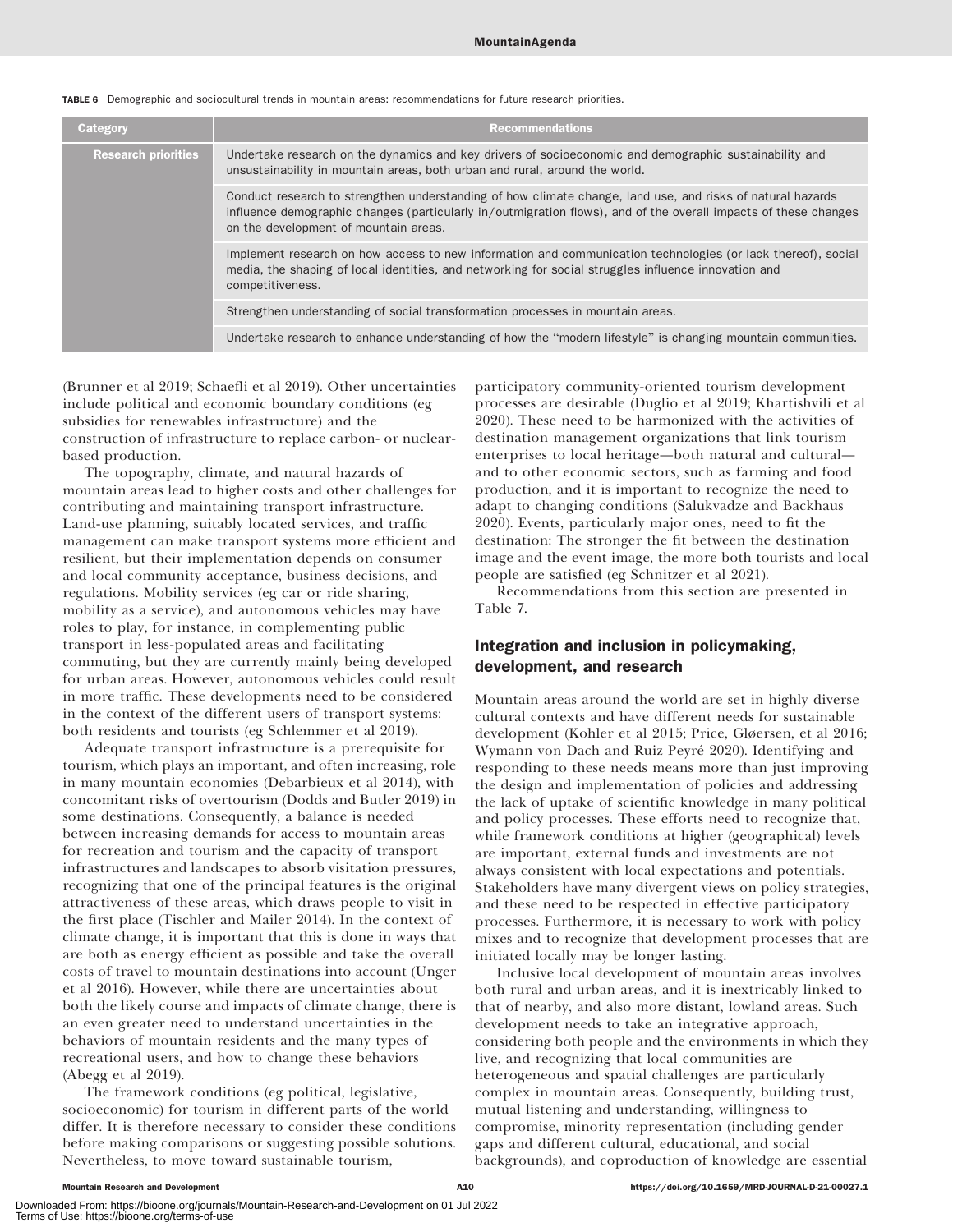TABLE 7 Mountain regions in a globalized world: recommendations for research priorities and related activities.

| Category                       | <b>Recommendations</b>                                                                                                                                                                                                                                                                                 |
|--------------------------------|--------------------------------------------------------------------------------------------------------------------------------------------------------------------------------------------------------------------------------------------------------------------------------------------------------|
| <b>Research priorities</b>     | Implement inter- and transdisciplinary research on energy solidarity, environmental and climate justice, effects<br>of ownership, interconnectedness of supply chains, multipurpose use of limited resources (eg reservoirs), and<br>acceptance of new infrastructure, and how these change over time. |
|                                | Conduct research to support "smart" combinations of technologies and users: for example, smart grids,<br>multipurpose systems, linking wind and photovoltaic (PV) systems, and maximizing energy savings, especially<br>in the construction sector.                                                    |
|                                | Implement research to understand the particular situations and challenges of mountain areas with regard to<br>new mobility services and changes in travel to, from, and within mountain areas, and also within tourist<br>destinations.                                                                |
|                                | Define tools, procedures, and guidelines to increase the quality of local food products and their markets both<br>within mountain areas, especially tourist destinations, and more widely.                                                                                                             |
|                                | Define tools, procedures, and guidelines to introduce and boost sustainable practices in the mountain tourism<br>sector at both macro (destination) and micro (accommodation) levels.                                                                                                                  |
| Data, information,<br>analyses | Improve knowledge of how farmers and tourism businesses using the same resources can address trade-offs,<br>minimize competition, and improve synergies.                                                                                                                                               |
| Knowledge exchange             | Improve the integration of local people in destination development through participatory decision-making<br>processes and through sharing revenues, thus encouraging stakeholders to look beyond their usual contexts.                                                                                 |

starting points for sustainable pathways. Given the widespread lack of integrative modes of governance and excessive government intervention, building partnerships at different levels and between different regions is essential (Kratzer and Ammering 2019; Makino et al 2019). These must be based on cooperation, mutual responsibility, and leadership, and, where necessary, mediators should be used to avoid or minimize conflicts.

Academics can play crucial roles in such processes, building on increasing recognition within the academic community that adaptation and transformation research on climate change and other issues—requires inter- and transdisciplinary approaches (McDowell and Koppes 2017). Transformative learning/teaching can promote knowledge transfer and foster the abilities of the younger generation (Balsiger et al 2017). While university departments and administrations do not always view such integrative work positively, policymakers and stakeholders perceive it as credible and useful. It also demonstrates the benefits (and challenges) of involving different stakeholders in codeveloping, implementing, and evaluating research projects (Knapp et al 2019). However, scientists often continue to lead in all these phases of research, and such top-down approaches can antagonize and disempower stakeholders. A further role for academics is to develop and deliver education and training programs as part of life-long learning to support sustainable mountain development (Ueno et al 2020).

The United Nations (UN) has addressed the aspects of global wellbeing and sustainable development within separate post-2015 frameworks, such as the 2030 Agenda for Sustainable Development (Sustainable Development Goals), the Sendai Framework for Disaster Risk Reduction, and Climate Change Adaptation (Paris Agreement). However, while the 2030 Agenda refers to mountain regions, they are often not explicitly considered in attempts to implement these agreements, nor is guidance provided to adequately monitor and report on them, though there are some positive

exceptions (eg Wymann von Dach et al 2017). The coherent and coordinated implementation of post-2015 UN frameworks, drawing from collective experiences in mountain-specific contexts, is increasingly important. To do so, promising entry points must be identified at local, national, regional, and global level, focusing on mountains as a context in which to simultaneously strengthen mountain people's resilience, reduce their vulnerabilities and exposure to multihazard emerging risks, and enhance sustainable and inclusive livelihoods and wellbeing (United Nations General Assembly 2019).

Furthermore, evidence-informed policymaking and decision-making for the benefit of mountain communities is required, for instance, by reflecting on the Sendai Framework Monitor online monitoring system (UNDRR n.d.) and how this can be coordinated with monitoring and reviewing progress in other post-2015 UN frameworks. Finally, meaningful exchange between scientific and technological communities and the UN system is necessary so that they can collaborate in addressing existing knowledge gaps, thereby fostering the implementation of scientifically sound and consistent sustainable and inclusive approaches.

Recommendations from this section are presented in Table 8.

## Discussion and conclusions

Like the syntheses of the conferences in Perth in 2010 and  $2015$  (Björnsen Gurung et al  $2012$ ; Gleeson et al  $2016$ ), this present paper represents a synthesis of research on a very wide-ranging set of themes, and it proposes recommendations for research and related activities. However, it is challenging to directly compare these syntheses, given differences in the overall topics of the conferences and the themes of their sessions, and the methodologies used to produce the syntheses. In particular, those from the previous conferences were structured according to the systemic frameworks of international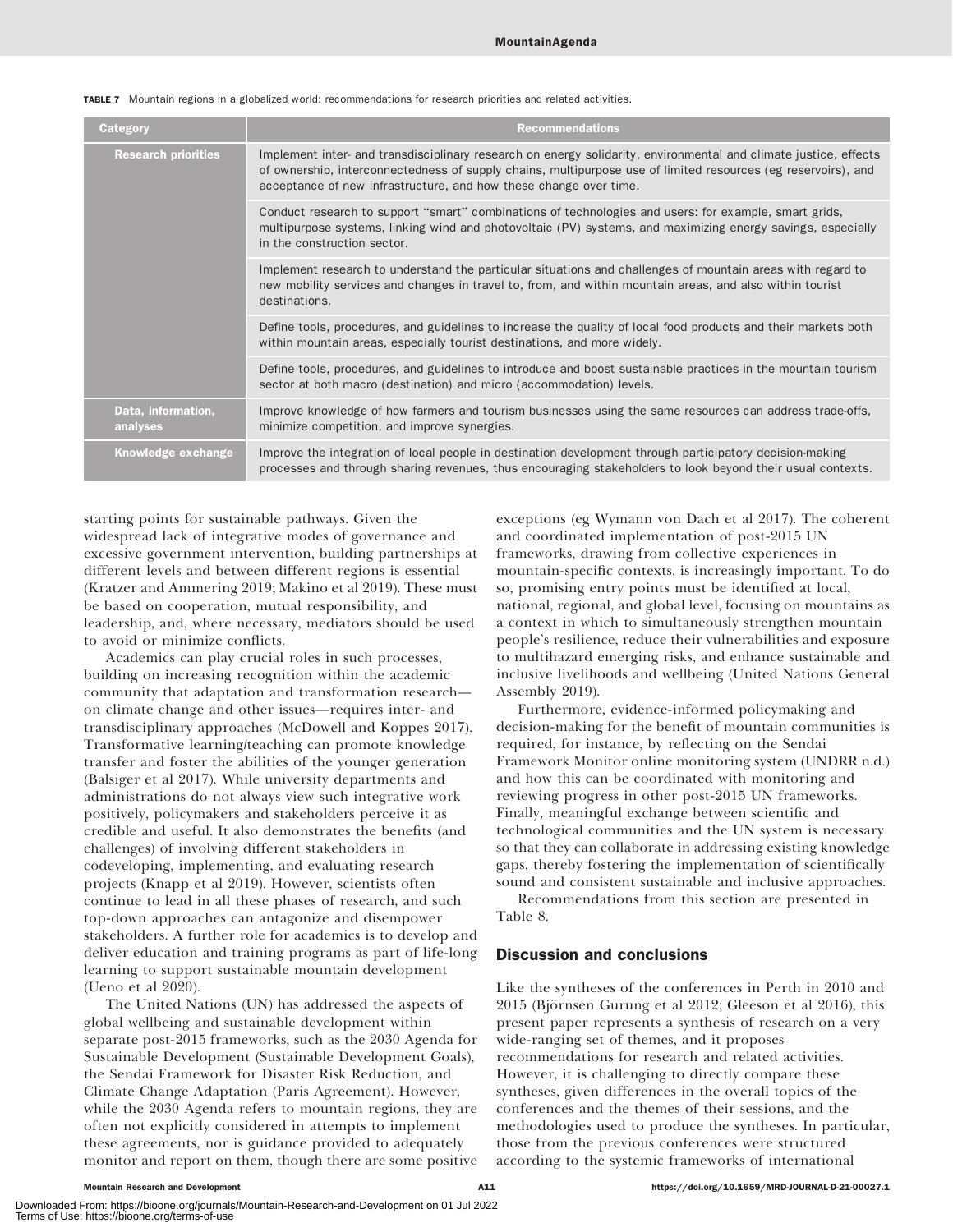| Category                                            | <b>Recommendations</b>                                                                                                                                                                                       |
|-----------------------------------------------------|--------------------------------------------------------------------------------------------------------------------------------------------------------------------------------------------------------------|
| Research priorities, data,<br>information, analyses | Undertake research on local potentials of and opportunities in, rather than the "handicaps" of, mountain<br>regions.                                                                                         |
|                                                     | Assess policies that are designed for, or influence, mountain areas in the context of these complex<br>socioecological systems.                                                                              |
| Knowledge exchange                                  | Codevelop transdisciplinary projects with stakeholders, in order to meaningfully integrate their needs.                                                                                                      |
|                                                     | Recognize the importance of dialogue and reciprocal enrichment between different forms of knowledge<br>production, giving new value to local and indigenous knowledge.                                       |
|                                                     | Identify, understand, and—as far as possible—ameliorate unequal power dynamics with other stakeholders,<br>including local and regional actors, decision-makers, and project partners.                       |
|                                                     | Use training events for disciplinary scholars to develop inter- and transdisciplinary skills and understand the<br>necessary terminology to support sustainable mountain development.                        |
|                                                     | Consider the needs of specific stakeholders when developing education, training, and exchange programs to<br>support sustainable mountain development, and involve them in these programs wherever possible. |

TABLE 8 Integration and inclusion in policymaking, development, and research: recommendations for research priorities and related activities.

scientific programs on global change (the Global Land Project, and Future Earth, respectively) and were crossdisciplinary (eg land systems and sustainability perspectives for the 2010 conference; Future Earth focal challenges and transformative knowledge for the 2015 conference), in contrast to the thematic approach taken at IMC2019. Accordingly, the recommendations differ in terms of their vantage points and levels of aggregation. Nevertheless, a few conclusions can be drawn regarding future synthesis work of mountain conferences, as well as progress achieved and suggestions for directions for mountain research, compared to the Perth conferences in 2010 and 2015.

#### Acknowledge and overcome bias

In all 3 efforts, preliminary synthesis activities took place during the conferences, with initial conclusions being presented during the final session. However, none of these syntheses represents true "state-of-the-art" of mountain research, as they are all based on a selection of presentations that is geographically uneven with regard to the distribution of both authors and study areas. To a certain extent, in contrast to the 2 previous syntheses, this may be mitigated in the present paper by the inclusion of key references. Nevertheless, it is likely that all of the conclusions are strongly influenced by the perceptions of the authors of papers presented at the conferences—in all cases, primarily from Europe and North America—as well as the conditions in their study areas and themes of study. As at the previous conferences, a further bias may stem from the fact that most of the IMC2019 session moderators, as well as the ''synthesis team,'' were predominantly from countries of the global North. It is notable that both authors and papers from the global South—particularly Africa, but also Latin America and Asia—have been relatively few at all of these conferences. Gleeson et al (2016) suggested ways to address this imbalance, for example, encouraging participation in long-term capacity-building programs, particularly for early career researchers, and committing to long-term research programs that involve researchers from around the world. Future mountain conferences should continue to tap into the worldwide networks of existing initiatives, such as the

Mountain Research Initiative [\(https://](https://mountainresearchinitiative.org/) [mountainresearchinitiative.org/](https://mountainresearchinitiative.org/)), Geo Mountains [\(https://](https://geomountains.org/) [geomountains.org/\)](https://geomountains.org/), and the Global Mountain Biodiversity Assessment (GMBA:<https://www.gmba.unibe.ch/>), to encourage participation by regions that remain underrepresented.

#### Bring together a systemic sustainability and thematic perspective

The synthesis approach relating to systemic frameworks of the conferences in 2010 and 2015 provided pertinent insights and suggestions at a higher aggregation level. It revealed the disciplinary and multidisciplinary strength of the mountain research communities, and their increasing engagement in transdisciplinary research by interacting with societal partners (Gleeson et al 2016). The strong focus of interdisciplinary and multidisciplinary research on understanding socioecological systems was also confirmed by the work presented at IMC2019. Moreover, research priorities recommended in IMC2019 sessions are partially in line with the Future Earth research priorities, which were ranked as highly relevant for mountain regions (table 2 in Gleeson et al 2016). However, the priorities defined by IMC2019 are formulated more specifically to the mountain context.

Substantial shortcomings were identified in terms of transformative research in 2010 and 2015. Recommendations to address these gaps included effective communication and learning, and development of the capacity of mountain scientists to coproduce knowledge with stakeholders. Such recommendations remain on the agenda proposed by the sessions at IMC2019 (see rows on ''Knowledge exchange'' in Tables 1–8). However, due to the thematic and more ''bottom-up'' approach of IMC2019, the call for more transformative research was not raised in such a consolidated way as in 2015. Combining a more systemic with a thematic synthesis approach can both enable overarching prioritization of future research that promotes transformation in mountain regions and be sufficiently specific to address thematic knowledge gaps.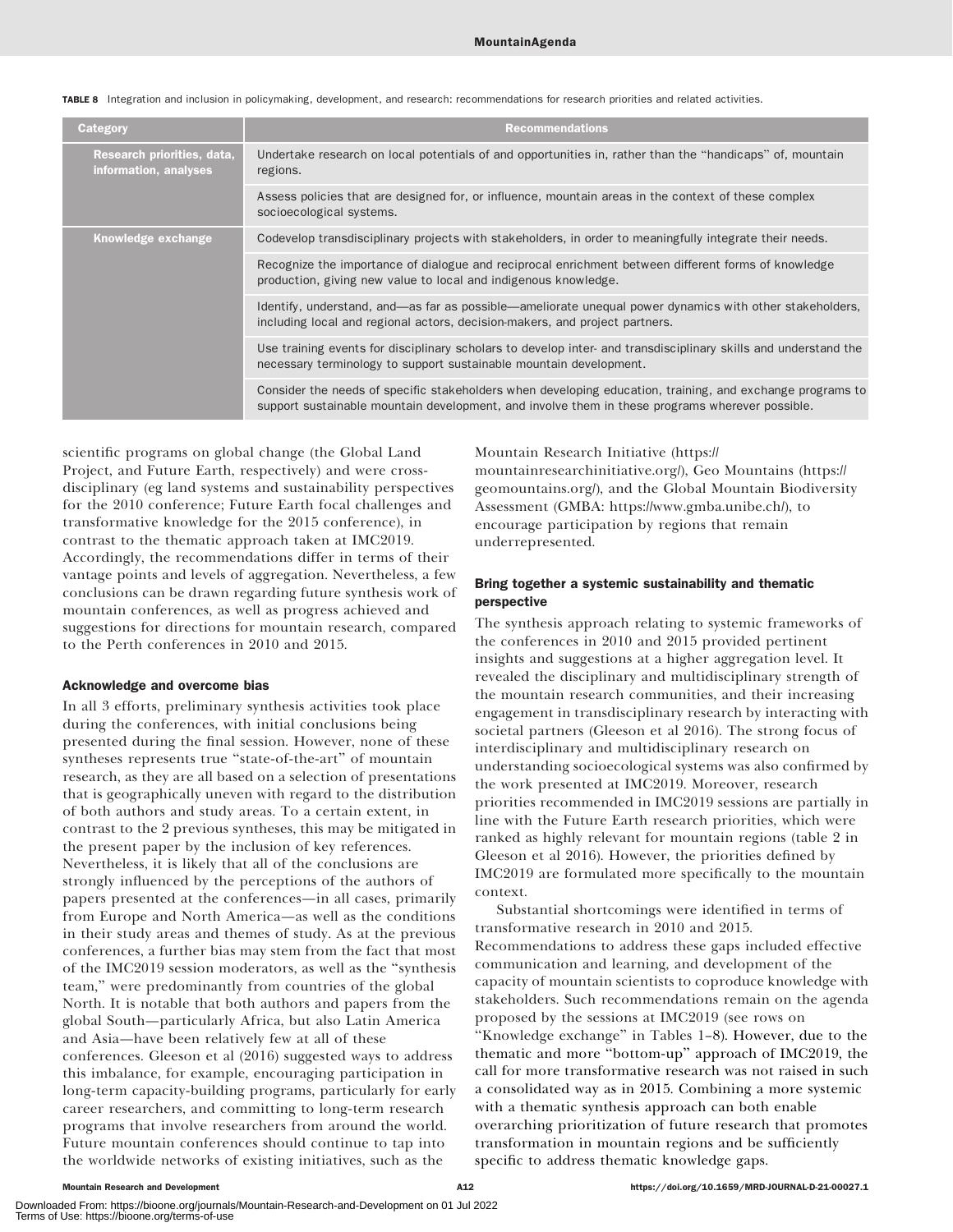#### Methodological lessons learned from IMC2019

In retrospect, while the training for session moderators was successful, the output template was too detailed and included certain aspects that proved difficult to understand. In addition, the scientific cultures represented by the sessions and their participants, and the individual dynamics within sessions, were sometimes too diverse to allow easy categorization of session outputs using the matrix in the template. Consequently, the moderators completed it in many different ways, and at various levels of detail.

Nevertheless, moderators did produce summaries for all 41 sessions, and the synthesis team used these as the basis for this synthesis paper. The review by the moderators of the draft synthesis paper and their contribution of recent and relevant references were very valuable for proofing, completing, and underpinning all statements. Overall, these efforts yielded an insightful and substantiated overview of international mountain research as discussed at IMC2019. While this synthesis should not be regarded as comprehensive, it provides valuable orientation and arguments for future mountain research and might help to identify underrepresented regions and their perspectives (Figure 1B) and missing or underrepresented general topics (Figure 2). However, systematic review papers focusing on specific topics (eg on climate modeling, as suggested in Table 2) are still needed to define progress and knowledge gaps in mountain research for sustainable development. In view of the need for more transformative research, the mountain research communities would benefit greatly from including in their review efforts not only academic papers but also knowledge from practice, which is often not presented in peer-reviewed papers (McDowell et al 2021; Vij et al 2021).

Events such as the Perth conferences and IMC2019 aim to discuss and provide an overview of the growing volume of data and information across the disciplines involved in mountain research. They also help to increase crossdisciplinary understanding of mountain systems and delineate knowledge gaps and future directions for mountain research. This synthesis will also assist in developing preparation and synthesis strategies for future conferences, including the forthcoming IMC 2022.

#### ACKNOWLEDGMENTS

The preparation of this article was a collaborative effort. We would like to thank the following for their contributions to the synthesis effort and earlier versions of this paper: all the contributing session moderators (see Appendix 3, Supplemental material, [https://doi.org/10.1659/MRD-JOURNAL-D-21-00027.1.S1\)](https://doi.org/10.1659/MRD-JOURNAL-D-21-00027.1.S1); Christian Körner, University of Basel; Aino Kulonen, the Mountain Research Initiative; and Annelies Voordendag, University of Innsbruck. We would also like to thank participants in IMC2019 for their contributions, and the reviewers for their valuable suggestions.

#### OPEN PEER REVIEW

This article was reviewed by H. Ricardo Grau and Davnah Payne. The peer review process for all MountainAgenda articles is open. In shaping target knowledge, values are explicitly at stake. The open review process offers authors and reviewers the opportunity to engage in a discussion about these values.

#### REFERENCES

Abegg B, Jänicke L, Unger R, Mailer M. 2019. Alpine winter tourists' view on climate change and travel mobility. In: Pröbstl-Haider U, Richins H, Türk S, editors. Winter Tourism: Trends and Challenges. Wallingford, United Kingdom: CAB International Publishing, pp 82–91.

Ardelean CF, Becerra-Valdivia L, Pedersen MW, Schwenninger JL, Oviatt CG, Macias-Quintero JI, Arroyo-Cabrales J, Sikora M, Ocampo-Diaz YZE, Rubio-Cisneros II, et al. 2020. Evidence of human occupation in Mexico around the Last Glacial Maximum. Nature 584(7819):87–92.

Aubriot O, Faulon M, Sacareau I, Puschiasis O, Jacquemet E, Smadja J, Andre-Lamat V, Abadia C, Muller A. 2019. Reconfiguration of the water-energy-food nexus in the Everest tourist region of Solukhumbu, Nepal. Mountain Research and Development 39(1):R47–R59.

Bachmann F, Maharjan A, Thieme S, Fleiner R, Wymann von Dach S. 2019. Migration and Sustainable Mountain Development: Turning Challenges into Opportunities. Bern, Switzerland: CDE [Centre for Development and Environment], University of Bern, Bern Open Publishing.

Bader MY, Llambi LD, Case BS, Buckley HL, Toivonen JM, Camarero JJ, Cairns DM, Brown CD, Wiegand T, Resler LM. 2021. A global framework for linking alpine-treeline ecotone patterns to underlying processes. Ecography 44(2):265– 292.

Balsiger J, Forster R, Mader C, Nagel U, Sironi H, Wilhelm S, Zimmermann AB. 2017. Transformative learning and education for sustainable development. Gaia-Ecological Perspectives for Science and Society 26(4):357–359.

Bartlett S, Dujardin J, Kahl A, Kruyt B, Manso P, Lehning M. 2018. Charting the course: A possible route to a fully renewable Swiss power system. Energy 163:942–955.

Becker A, Korner C, Brun JJ, Guisan A, Tappeiner U. 2007. Ecological and land use studies along elevational gradients. Mountain Research and Development 27(1):58–65.

Beven KJ, Almeida S, Aspinall WP, Bates PD, Blazkova S, Borgomeo E, Freer J, Goda K, Hall J, Phillips JC, et al. 2018. Epistemic uncertainties and natural hazard risk assessment. Part 1. A review of different natural hazard areas. Natural Hazards and Earth System Sciences 18(10):2741–2768.

Beven KJ, Aspinall WP, Bates PD, Borgomeo E, Goda K, Hall JW, Page T, Phillips JC, Simpson M, Smith PJ, et al. 2018. Epistemic uncertainties and natural hazard risk assessment. Part 2. What should constitute good practice? Natural Hazards and Earth System Sciences 18(10):2769–2783.

Björnsen Gurung A. 2006. GLOCHAMORE (Global Change and Mountain Regions). Research Strategy. Zurich, Switzerland: Mountain Research Initiative.

Björnsen Gurung A, Wymann von Dach S, Price MF, Aspinall R, Balsiger J, Baron JS, Sharma E, Greenwood G, Kohler T. 2012. Global change and the world's

mountains: Research needs and emerging themes for sustainable development. A synthesis from the 2010 Perth II Conference. Mountain Research and Development 32:S47–S54.

Bortenschlager S, Oeggl K. 2012. The Iceman and his Natural Environment: Paleobotanical Results. Vienna, Austria: Springer.

Breitenlechner E, Hilber M, Lutz J, Kathrein Y, Unterkircher A, Oeggl K. 2010. The impact of mining activities on the environment reflected by pollen, charcoal and geochemical analyses. Journal of Archaeological Science 37(7):1458–1467. Briggs JM, Spielmann KA, Schaafsma H, Kintigh KW, Kruse M, Morehouse K,

Schollmeyer K. 2006. Why ecology needs archaeologists and archaeology needs ecologists. Frontiers in Ecology and the Environment 4(4):180–188.

Brunner MI, Gurung AB, Zappa M, Zekollari H, Farinotti D, Stahli M. 2019. Present and future water scarcity in Switzerland: Potential for alleviation through reservoirs and lakes. Science of the Total Environment 666:1033–1047.

Brunswig RH, Pitblado BL. 2007. Frontiers in Colorado Paleoindian Archaeology: From the Dent Site to the Rocky Mountains. Boulder, CO: University Press of Colorado.

Chand R, Leimgruber W. 2016. Introduction: Globalization and marginalization in mountain regions. In: Chand R, Leimgruber W, editors. Globalization and Marginalization in Mountain Regions: Assets and Challenges in Marginal Regions. Cham, Switzerland: Springer, pp 1–8.

Chen FH, Welker F, Shen CC, Bailey SE, Bergmann I, Davis S, Xia H, Wang H, Fischer R, Freidline SE, et al. 2019. A late Middle Pleistocene Denisovan mandible from the Tibetan Plateau. Nature 569(7756):409–412.

Chow FK, Schar C, Ban N, Lundquist KA, Schlemmer L, Shi XM. 2019. Crossing multiple gray zones in the transition from mesoscale to microscale simulation over complex terrain. Atmosphere 10(5):38.

**Cunliffe AL, Scaratti G.** 2017. Embedding impact: Developing situated knowledge through dialogical sensemaking. British Journal of Managment 28:29–44. Daus M. Koberger K, Gnutzmann N, Hertrich T, Glaser R, 2019. Transferring water while transforming landscape: New societal implications, perceptions and challenges of management in the reservoir system Franconian Lake District. Water 11(12):24.

Debarbieux B, Rudaz G. 2015. The Mountain: A Political History from the Enlightenment to the Present. Chicago, IL: University of Chicago Press. Debarbieux B, Varacca M, Rudaz G, Maselli D, Kohler T, Juerk M. 2014. Tourism in Mountain Regions—Hopes, Fears and Realities. Geneva, Switzerland: University of Geneva, Centre for Develpment and Environment and Swiss Agency for Development and Cooperation.

Díaz P, Adler C, Patt A. 2017. Do stakeholders' perspectives on renewable energy infrastructure pose a risk to energy policy implementation? A case of a hydropower plant in Switzerland. Energy Policy 108:21–28.

Dick J, Orenstein DE, Holzer JM, Wohner C, Achard AL, Andrews C, Avriel-Avni N, Beja P, Blond N, Cabello J, et al. 2018. What is socio-ecological research delivering? A literature survey across 25 international LTSER platforms. Science of the Total Environment 622:1225–1240.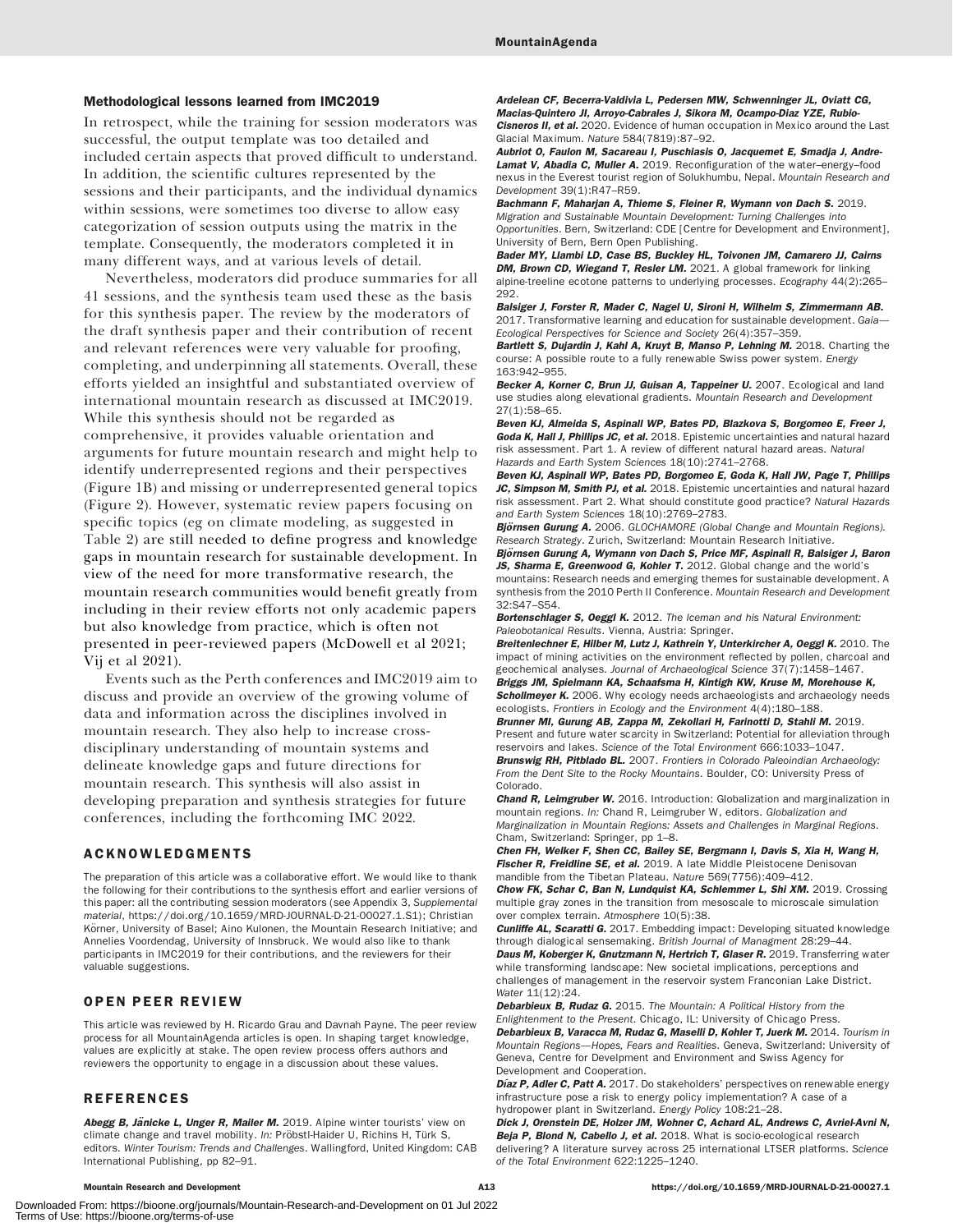**Dodds R. Butler R.** 2019. Overtourism: Issues. Realities. Solutions. Berlin. Germany: The Gruyter.

Duglio S, Bonadonna A, Letey M, Peira G, Zavattaro L, Lombardi G. 2019. Tourism development in inner mountain areas: The local stakeholders' point of view through a mixed method approach. Sustainability 11(21):5997.

Fischer JT, Kofler A, Huber A, Fellin W, Mergili M, Oberguggenberger M. 2020. Bayesian inference in snow avalanche simulation with r.avaflow. Geosciences 10(5):191.

Frachetti MD. 2009. Pastoralist Landscapes and Social Interaction in Bronze Age Eurasia. Berkeley, CA: University of California Press.

Franks DM. 2015. Mountain Movers: Mining, Sustainability and the Agents of Change. London, United Kingdom: Routledge.

Frei P, Kotlarski S, Liniger MA, Schar C. 2018. Future snowfall in the Alps: Projections based on the EURO-CORDEX regional climate models. Cryosphere 12(1):1–24.

Frolova M, Prados M-J, Nadai A. 2015. Emerging renewable energy landscapes in southern European countries. In: Frolova M, Prados M-J, Nadaï A, editors. Renewable Energies and European Landscapes: Lessons from Southern European

Cases. Cham, Switzerland: Springer, pp 3–24. Füreder L, Weingartner R, Heinrich K, Braun V, Köck G, Lanz K, Scheurer T, 2018.

Alpine Water—Common Good or Source of Conflicts? Proceedings of the ForumAlpinum 2018 and the 7th Water Conference, 4–6 June 2018, Breitenwang

(Tyrol). Vienna, Austria: Austrian Academy of Sciences Press. Gämperli Krauer U, Wymann von Dach S, Bieri S. 2017. Mountain Women's Future. Issue Brief on Sustainable Mountain Development. Bern, Switzerland: Centre for Development and Environment.

Gleeson EH, Wymann von Dach S, Flint CG, Greenwood GB, Price MF, Balsiger J, Nolin A, Vanacker V. 2016. Mountains of our future Earth: Defining priorities for mountain research. A synthesis from the 2015 Perth III Conference. Mountain

Research and Development 36(4):537–548. Gobiet A, Kotlarski S. 2020. Future Climate Change in the European Alps. Oxford, United Kingdom: Oxford University Press.

Goldenberg G, Töchterle U, Oeggl K, Krenn-Leeb A. 2012. Forschungsprogramm HiMAT—Neues zur Bergbaugeschichte der Ostalpen. Vienna, Austria: Österreichische Gesellschaft für Ur- und Frühgeschichte.

Goosse H, Barriat PY, Dalaiden Q, Klein F, Marzeion B, Maussion F, Pelucchi P, Vlug A. 2018. Testing the consistency between changes in simulated climate and Alpine glacier length over the past millennium. Climate of the Past 14(8):1119– 1133.

Grêt-Regamey A, Brunner SH, Kienast F. 2012. Mountain ecosystem services: Who cares? Mountain Research and Development 32:S23–S34.

Grêt-Regamey A, Weibel B. 2020. Global assessment of mountain ecosystem services using Earth observation data. Ecosystem Services 46:101213.

Gretter A, Machold I, Membretti A, Dax T. 2017. Pathways of immigration in the Alps and Carpathians: Social innovation and the creation of a welcoming culture. Mountain Research and Development 37(4):396–405.

Grizzetti B, Liquete C, Antunes P, Carvalho L, Geamana N, Giuca R, Leone M, McConnell S, Preda E, Santos R, et al. 2016. Ecosystem services for water policy: Insights across Europe. Environmental Science & Policy 66:179–190.

Grocke MU, McKay KH. 2018. After the road came: Insights into the nexus of food security and malnutrition in northwestern Nepal. Mountain Research and Development 38(4):288–298.

Grupe G, Grigat A, McGlynn GC. 2017. Across the Alps in Prehistory: Isotopic Mapping of the Brenner Passage by Bioarchaeology. Cham, Switzerland: Springer International Publishing.

Hock R, Rasul G, Adler C, Cáceres B, Gruber S, Hirabayashi Y, Jackson M, Kääb A, Kang S, Kutuzov S, et al. 2019. High mountain areas. In: Pörtner H-O, Roberts DC, Masson-Delmotte V, Zhai P, Tignor M, Poloczanska E, Mintenbeck K, Alegría A, Nicolai M, Okem A, et al, editors. IPCC Special Report on the Ocean and Cryosphere in a Changing Climate. Geneva, Switzerland: IPCC [Intergovernmental Panel on Climate Change], pp 131–202.

Huber N, Hergert R, Price B, Zach C, Hersperger A, Putz M, Kienast F, Bolliger J. 2017. Renewable energy sources: Conflicts and opportunities in a changing landscape. Regional Environmental Change 17(4):1241–1255.

Huss M, Hock R. 2018. Global-scale hydrological response to future glacier mass loss. Nature Climate Change 8(2):135–140.

Immerzeel WW, Lutz AF, Andrade M, Bahl A, Biemans H, Bolch T, Hyde S, Brumby S. Davies BJ, Elmore AC, et al. 2020. Importance and vulnerability of the world's water towers. Nature 577(7790):364–369.

Johnson M. 2019. Archaeological Theory: An Introduction. 3rd edition (1st edition 1999). Hoboken, NJ: Wiley-Blackwell.

Kahl A, Dujardin J, Lehning M. 2019. The bright side of PV production in snowcovered mountains. Proceedings of the National Academy of Sciences of the United States of America 116(4):1162–1167.

Karlowsky S, Augusti A, Ingrisch J, Hasibeder R, Lange M, Lavorel S, Bahn M, Gleixner G. 2018. Land use in mountain grasslands alters drought response and recovery of carbon allocation and plant–microbial interactions. Journal of Ecology 106(3):1230–1243.

Kellner E, Brunner M. 2021. Reservoir governance in world's water towers needs to anticipate multi-purpose use. Earth's Future 9:e2020EF001643.

Kerle N. 2013. Remote sensing of natural hazards and disasters. In: Bobrowsky PT, editor. Encyclopedia of Earth Sciences Series. Cham, Switzerland: Springer, pp 837–847.

Khartishvili L. Mitrofanenko T. Muhar A. Penker M. 2020. Issues with applying the concept of community-based tourism in the Caucasus. Mountain Research and Development 40(1):R11–R20.

King E, Cavender-Bares J, Balvanera P, Mwampamba TH, Polasky S. 2015. Tradeoffs in ecosystem services and varying stakeholder preferences: Evaluating conflicts, obstacles, and opportunities. Ecology and Society 20(3):25.

Kintigh K, Altschul J, Beaudry M, Drennan R, Kinzig A, Kohler T, Limp W, Maschner H, Michener W, Pauketat T, et al. 2014. Grand challenges for archaeology. American Antiquity 79:5–24.

Knapp CN, Reid RS, Fernandez-Gimenez ME, Klein JA, Galvin KA. 2019. Placing transdisciplinarity in context: A review of approaches to connect scholars, society and action. Sustainability 11(18):4899.

Kohler T, Balsiger J, Rudaz G, Debarbieux B, Pratt D, Maselli D. 2015. Green Economy and Institutions for Sustainable Mountain Development: From Rio 1992 to Rio 2012 and beyond. Bern, Swizterland: CDE [Centre for Development and Environment], SDC [Swiss Agency for Development and Cooperation], University of Geneva and Geographica Bernensia.

Kratzer A, Ammering U. 2019. Rural innovations in biosphere reserves: A social network approach. Journal of Rural Studies 71:144–155.

La Frenierre J, Mark BG. 2014. A review of methods for estimating the contribution of glacial meltwater to total watershed discharge. Progress in Physical Geography–Earth and Environment 38(2):173–200.

Lavorel S, Colloff MJ, Locatelli B, Gorddard R, Prober SM, Gabillet M, Devaux C, Laforgue D, Peyrache-Gadeau V. 2019. Mustering the power of ecosystems for adaptation to climate change. Environmental Science & Policy 92:87–97.

Lissak C, Bartsch A, De Michele M, Gomez C, Maquaire O, Raucoules D, Roulland T. 2020. Remote sensing for assessing landslides and associated hazards. Surveys in Geophysics 41(6):1391–1435.

Llamosas C, Sovacool BK. 2021. The future of hydropower? A systematic review of the drivers, benefits and governance dynamics of transboundary dams. Renewable and Sustainable Energy Reviews 137:110495.

**Makino Y. Manuelli S. Hook L.** 2019. Accelerating the movement for mountain peoples and policies. Science 365(6458):1084–1086.

Mark BG, French A, Baraer M, Carey M, Bury J, Young KR, Polk MH, Wigmore O, Lagos P, Crumley R, et al. 2017. Glacier loss and hydro-social risks in the Peruvian Andes. Global and Planetary Change 159:61–76.

Matulla C, Tordai J, Schlogl M, Ganekind M, Matulla H, Ressl H, Chimani B. 2019. Establishment of a long-term lake-surface temperature dataset within the

European Alps extending back to 1880. Climate Dynamics 52(9–10):5673–5689. McAreavey R, Argent N. 2018. New immigration destinations (NID) unravelling the challenges and opportunities for migrants and for host communities. Journal of Rural Studies 64:148–152.

McDowell G, Koppes M. 2017. Robust adaptation research in high mountains: Integrating the scientific, social, and ecological dimensions of glacio-hydrological change. Water 9(10):739.

McDowell G, Stevens M, Lesnikowski A, Huggel C, Harden A, DiBella J, Morecroft M, Kumar P, Joe ET, Bhatt I. 2021. Closing the adaptation gap in mountains. Mountain Research and Development 41(3):A1–A10.

Meyer MC, Aldenderfer MS, Wang Z, Hoffmann DL, Dahl JA, Degering D, Haas WR, Schlutz F. 2017. Permanent human occupation of the central Tibetan Plateau in the early Holocene. Science 355(6320):64–67.

Meyer MC, Hofmann CC, Gemmell AMD, Haslinger E, Hausler H, Wangda D. 2009. Holocene glacier fluctuations and migration of Neolithic yak pastoralists into the high valleys of northwest Bhutan. Quaternary Science Reviews 28(13-14):1217-1237.

Miehe G, Miehe S, Böhner J, Kaiser K, Hensen I, Madsen D, Liu J, Opgenoorth L. 2014. How old is the human footprint in the world's largest alpine ecosystem? A review of multiproxy records from the Tibetan Plateau from the ecologists' viewpoint. Quaternary Science Reviews 86:190–209.

Müller S, Backhaus N, Buchecker M. 2020. Mapping meaningful places: A tool for participatory siting of wind turbines in Switzerland? Energy Research & Social Science 69(11):101573.

Nüsser M. 2017. Socio-hydrology: A new perspective on mountain waterscapes at the nexus of natural and social processes. Mountain Research and Development 37(4):518–520.

Oberhuber W, Bendler U, Gamper V, Geier J, Holzl A, Kofler W, Krismer H, Waldboth B, Wieser G. 2020. Growth trends of coniferous species along

elevational transects in the central European Alps indicate decreasing sensitivity to climate warming. Forests 11(2):132.

**Oedl-Wieser.** 2020. Women as drivers for a sustainable and socially inclusive development in mountain regions: The case of the Austrian Alps. In: Breiling M, Anbumozhi V, editors. Vulnerability of Agricultural Production Networks and Global Food Value Chains Due to Natural Disasters. Jakarta, Indonesia: Economic Research Institute for ASEAN and East Asia, pp 195–213.

Pande S, Sivapalan M. 2017. Progress in socio-hydrology: A meta-analysis of challenges and opportunities. Wiley Interdisciplinary Reviews-Water 4(4):e1193. Paul F, Rastner P, Azzoni RS, Diolaiuti G, Fugazza D, Le Bris R, Nemec J, Rabatel

A, Ramusovic M, Schwaizer G, et al. 2020. Glacier shrinkage in the Alps continues unabated as revealed by a new glacier inventory from Sentinel-2. Earth System Science Data 12(3):1805–1821.

Paulsen J, Körner C. 2014. A climate-based model to predict potential treeline position around the globe. Alpine Botany 124(1):1–12.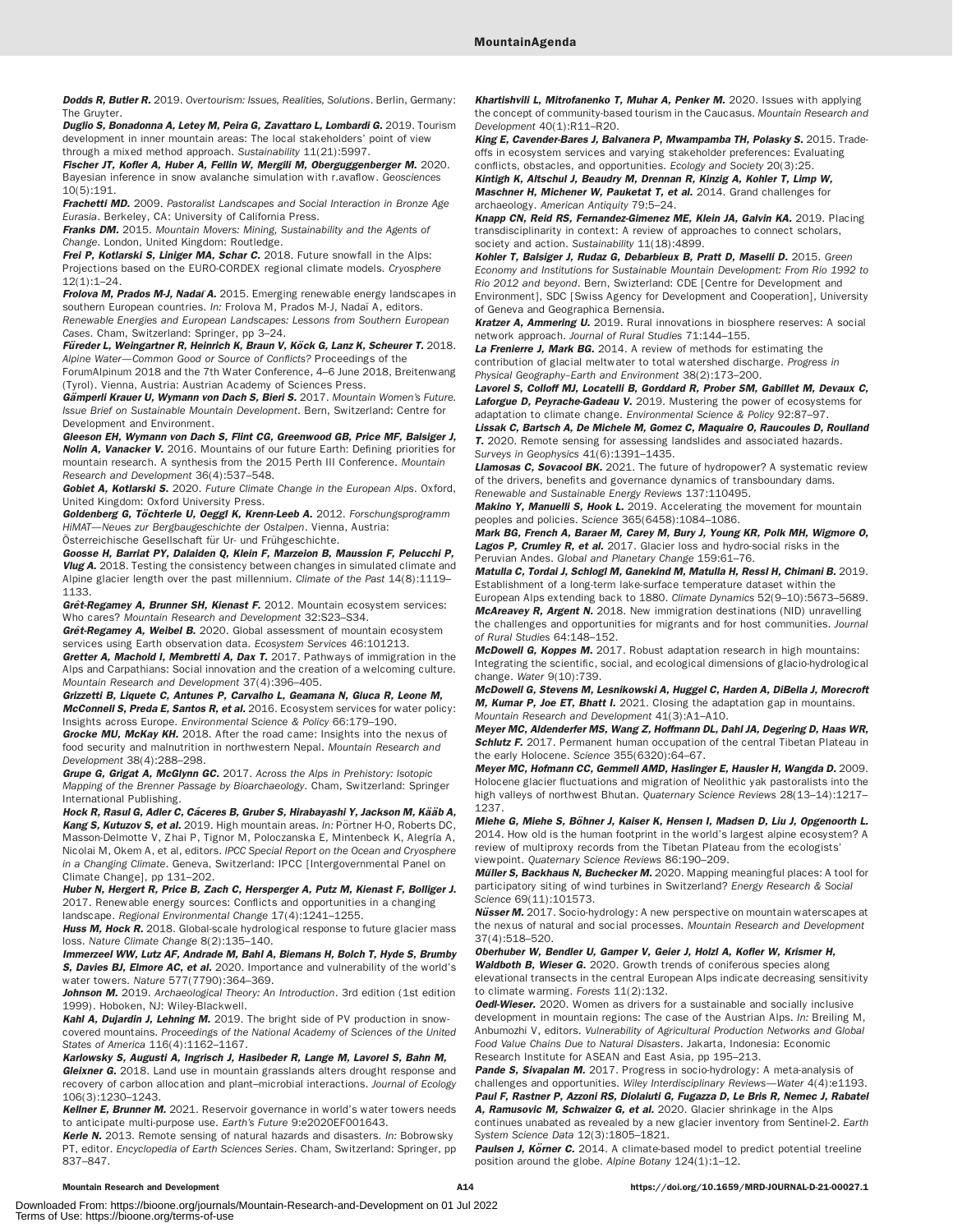Payne D. Snethlage M. Geschke J. Spehn E. Fischer M. 2020. Nature and people in the Andes, East African mountains, European Alps, and Hindu Kush Himalaya: Current research and future directions. Mountain Research and Development 40:A1–A14.

Pepin N, Deng HJ, Zhang HB, Zhang F, Kang SC, Yao TD. 2019. An examination of temperature trends at high elevations across the Tibetan Plateau: The use of MODIS LST to understand patterns of elevation-dependent warming. Journal of

Geophysical Research–Atmospheres 124(11):5738–5756. Perlik M. 2019. The Spatial and Economic Transformation of Mountain Regions-Landscapes as Commodities. London, United Kingdom: Routledge.

Perlik M, Galera G, Machold I, Membretti A. 2019. Alpine Refugees-Immigration at the Core of Europe. Newcastle upon Tyne, United Kingdom: Cambridge Scholars Publishing.

Perlik M, Membretti A. 2018. Migration by necessity and by force to mountain areas: An opportunity for social innovation. Mountain Research and Development 38(3):250–264.

Peters MK, Hemp A, Appelhans T, Becker JN, Behler C, Classen A, Detsch F, Ensslin A, Ferger SW, Frederiksen SB, et al. 2019. Climate-land-use interactions shape tropical mountain biodiversity and ecosystem functions. Nature 568(7750):88–92.

Piana V. 2019. Floating PV in mountain artificial lakes: A sustainable

contribution? Paper presented at IMC [International Mountain Conference] 2019. [http://publications.hevs.ch/index.php/publications/show/2595;](http://publications.hevs.ch/index.php/publications/show/2595) accessed on 7 January 2022.

Posch E, Hoferl KM, Steiger R, Bell R, Gurung L. 2019. Ke garne? How values and worldviews influence resilience to natural hazards: A case study from Mustang, Nepal. Mountain Research and Development 39(4):R10–R19.

Price MF, editor. 2006. Global Change in Mountain Regions. Duncow, United Kingdom: Sapiens Publishing.

Price MF, Gløersen E, Borec A, Giordano B, Dax T. 2016. Cohesion in Mountainous Regions of the EU. Brussels, Belgium: European Parliament.

Price MF, Greenwood GB, Spehn EM, Hurni H, Molden D, Wymann von Dach S, **Zimmermann A. Mathez-Stiefel S-L. Thibault M. editors.** 2016. Special issue: Mountains of our future Earth—Perth 2015. Mountain Research and Development 36(4):402–570.

Price MF, Weingartner R, Hurni H, Wymann von Dach S, Zimmermann A, Thibault M, editors. 2012. Supplement issue: Global change and the world's mountains-Perth 2010. Mountain Research and Development 32(S1):S1–S70.

Pröbstl-Haider U, Richins H, Türk S. 2019. Winter Tourism. Trends and Challenges. Wallington, United Kingdom: CABI Publications.

Rahbek C, Borregaard MK, Colwell RK, Dalsgaard B, Holt BG, Morueta-Holme N, Nogues-Bravo D, Whittaker RJ, Fjeldsa J. 2019. Humboldt's enigma: What causes global patterns of mountain biodiversity? Science 365(6458):1108–1113. Reindel M, Wagner G. 2009. New Technologies for Archaeology: Multidisciplinary

Investigations in Palpa and Nasca, Peru. Cham, Switzerland: Springer. Romeo R, Grita F, Parisi F, Russo L. 2020. Vulnerability of Mountain Peoples to Food Insecurity: Updated Data and Analysis of Drivers. Rome, Italy: FAO [Food and Agriculture Organization of the United Nations] and UNCCD [United Nations Convention to Combat Desertification].

Romeo R, Vita A, Testolin R, Hofer T. 2015. Mapping the Vulnerability of Mountain Peoples to Food Insecurity. Rome: Italy: FAO [Food and Agriculture Organization of the United Nations].

Rotach M, Wohlfahrt G, Hansel A, Reif M, Wagner J, Gohm A. 2014. The world is not flat: Implications for the global carbon balance. Bulletin of the American Meteorological Society 95:1021–1028.

Ruangpan L, Vojinovic Z, Di Sabatino S, Leo LS, Capobianco V, Oen AMP, McClain ME, Lopez-Gunn E. 2020. Nature-based solutions for hydro-meteorological risk reduction: A state-of-the-art review of the research area. Natural Hazards and Earth System Sciences 20(1):243–270.

Rüdisser J, Leitinger G, Schirpke U. 2020. Application of the ecosystem service concept in social–ecological systems: From theory to practice. Sustainability 12(7):2960.

Salukvadze G. Backhaus N. 2020. Is tourism the beginning or the end? Livelihoods of Georgian mountain people at stake. Mountain Research and Development 40(1):R28–R36.

Schaefli B, Manso P, Fischer M, Huss M, Farinotti D. 2019. The role of glacier retreat for Swiss hydropower production. Renewable Energy 132:615–627. Schär C, Fuhrer O, Arteaga A, Ban N, Charpilloz C, Di Girolamo S, Hentgen L, Hoefler T, Lapillonne X, Leutwyler D, et al. 2020. Kilometer-scale climate models:

Prospects and challenges. Bulletin of the American Meteorological Society 101(5):E567–E587.

Scherhaufer P, Holtinger S, Salak B, Schauppenlehner T, Schmidt J. 2018. A participatory integrated assessment of the social acceptance of wind energy. Energy Research & Social Science 45:164–172.

Scherrer D, Körner C. 2011. Topographically controlled thermal-habitat differentiation buffers alpine plant diversity against climate warming. Journal of Biogeography 38(2):406–416.

Scherrer D, Schmid S, Körner C. 2011. Elevational species shifts in a warmer climate are overestimated when based on weather station data. International Journal of Biometeorology 55(4):645–654.

Schirpke U, Scolozzi R, Dean G, Haller A, Jäger H, Kister J, Kovács B, Sarmiento F, Sattler B, Schleyer C. 2020. Cultural ecosystem services in mountain regions:

Conceptualising conflicts among users and limitations of use. Ecosystem Services 46:101210.

Schirpke U, Tappeiner U, Tasser E. 2019. A transnational perspective of global and regional ecosystem service flows from and to mountain regions. Scientific Reports 9:6678.

Schlemmer P, Blank C, Bursa B, Mailer M, Schnitzer M. 2019. Does healthoriented tourism contribute to sustainable mobility? Sustainability 11(9):2633. Schmieder J, Garvelmann J, Marke T, Strasser U. 2018. Spatio-temporal tracer variability in the glacier melt end-member: How does it affect hydrograph separation results? Hydrological Processes 32(12):1828–1843.

Schmitt M. 2014. Gender awareness in European alpine protected-area management: Achievements, shortcomings, and the way forward. Mountain Research and Development 34(3):291–296.

Schnitzer M, Kossler C, Schlemmer P, Peters M. 2021. Influence of event and place image on residents' attitudes toward and support for events. Journal of Hospitality & Tourism Research 45(7):1260–1281.

Scott D, Gössling S, Hall C. 2012. International tourism and climate change. Wiley Interdisciplinary Reviews: Climate Change 3:213–232.

Serafin S, Rotach M, Arpagaus M, Colfescu I, Cuxart J, De Wekker S, Evans M, Grubišić V, Kalthoff N, Karl T, et al. 2020. Multi-scale Transport and Exchange Processes in the Atmosphere over Mountains. Innsbruck, Austria: Innsbruck University Press.

Shahgedanova M, Adler C, Gebrekirstos A, Ricardo Grau H, Huggel C, Marchant R, Pepin N, Vanacker V, Viviroli D, Vuille M. 2021. Mountain observatories: Status and prospects for enhancing and connecting a global community. Mountain Research and Development 41(2):A1–A15.

Sivapalan M, Savenije HHG, Bloschl G. 2012. Socio-hydrology: A new science of people and water. Hydrological Processes 26(8):1270–1276.

Stäubli A, Nussbaumer S, Allen S, Huggel C, Dach S. 2017. Diverse natural hazards: High human and economic losses. In: Wymann von Dach S, Bachmann F, Alcántara-Ayala I, Fuchs S, Keiler M, Mishra A, Sötz E, editors. Safer Lives and Livelihoods in Mountains: Making the Sendai Framework for Disaster Risk Reduction Work for Sustainable Mountain Development. Bern, Switzerland: CDE [Centre for Development and Environment], University of Bern, with BOP [Bern Open Publishing], pp 12–17.

Steinbauer MJ, Grytnes JA, Jurasinski G, Kulonen A, Lenoir J, Pauli H, Rixen C, Winkler M, Bardy-Durchhalter M, Barni E, et al. 2018. Accelerated increase in plant species richness on mountain summits is linked to warming. Nature 556(7700):231–234.

Tang GQ, Clark MP, Papalexiou SM, Ma ZQ, Hong Y. 2020. Have satellite precipitation products improved over last two decades? A comprehensive comparison of GPM IMERG with nine satellite and reanalysis datasets. Remote Sensing of Environment 240:111697.

Thompson R, Kamenik C, Schmidt R. 2005. Ultra-sensitive Alpine lakes and climate change. Journal of Limnology 64(2):139–152.

Thonicke K, Bahn M, Lavorel S, Bardgett R, Erb K-H, Giamberini M, Reichstein M, Vollan B, Rammig A. 2020. Advancing the understanding of adaptive capacity of social–ecological systems to absorb climate extremes. Earth's Future 8:e2019EF001221.

Thornton JM, Palazzi E, Pepin NC, Cristofanelli P, Adler C. 2021. Toward a definition of essential mountain climate variables. One Earth 4(6):805–827. **Tischler S, Mailer M.** 2014. Sustainable mobility and living in alpine metropolitan regions. Sustainable Mobility in Metropolitan Regions 4:140–153.

Tschumi P, Winiger A, Wirth S, Mayer H, Seidl I. 2020. Wachstumsunabhängigkeit durch Soziale Innovationen? Eine Analyse potenzieller Wachstumswirkungen von Sozialen Innovationen im Schweizer Berggebiet. Postwachstumsgeographien, Raumbezüge diverser und alternativer Ökonomien. Bielefeld, Germany: Transcript Verlag, pp 117–137.

Ueno K, Balsiger J, Price MF. 2020. Education for sustainable mountain development: Preliminary insights from a web-based survey of opportunities. Mountain Research and Development 40(4):R1–R8.

UNDRR [United Nations Office for Disaster Risk Reduction]. n.d. Sendai Framework Monitor. Geneva, Switzerland: UNDRR. [https://sendaimonitor.undrr.](https://sendaimonitor.undrr.org/) [org/](https://sendaimonitor.undrr.org/); accessed on 7 January 2022.

Unger R, Abegg B, Mailer M, Stampfl P. 2016. Energy consumption and greenhouse gas emissions resulting from tourism travel in an alpine setting. Mountain Research and Development 36(4):475–483.

United Nations General Assembly. 2019. Sustainable Mountain Development. A/ 74/209. New York, NY: United Nations General Assembly. [http://www.fao.org/](http://www.fao.org/fileadmin/user_upload/mountain_partnership/docs/a_74_209_E.pdf) [fileadmin/user\\_upload/mountain\\_partnership/docs/a\\_74\\_209\\_E.pdf;](http://www.fao.org/fileadmin/user_upload/mountain_partnership/docs/a_74_209_E.pdf) accessed on 7 January 2022.

Verma R, Molden D, Hurni H, Zimmermann A, Dach S. 2014. Special issue: Gender and sustainable development in mountains—Transformative innovations, tenacious resistances. Mountain Research and Development 34(3):185–187.

Vij S, Biesbroek R, Adler C, Muccione V. 2021. Climate change adaptation in European mountain systems: A systematic mapping of academic research. Mountain Research and Development 41(1):A1–A6.

Viviroli D, Kummu M, Meybeck M, Kallio M, Wada Y. 2020. Increasing dependence of lowland populations on mountain water resources. Nature Sustainability 3(11):917–928.

Wissen Hayek U, Spielhofer R, Salak B, Luthe T, Steiger U, Hunziker M, Kienast F, Thrash T, Schinazi V, Grêt-Regamey A. 2019. ENERGYSCAPE—Empfehlungen für eine Landschaftsentwicklung durch Anlagen erneuerbarer Energien in der Schweiz.